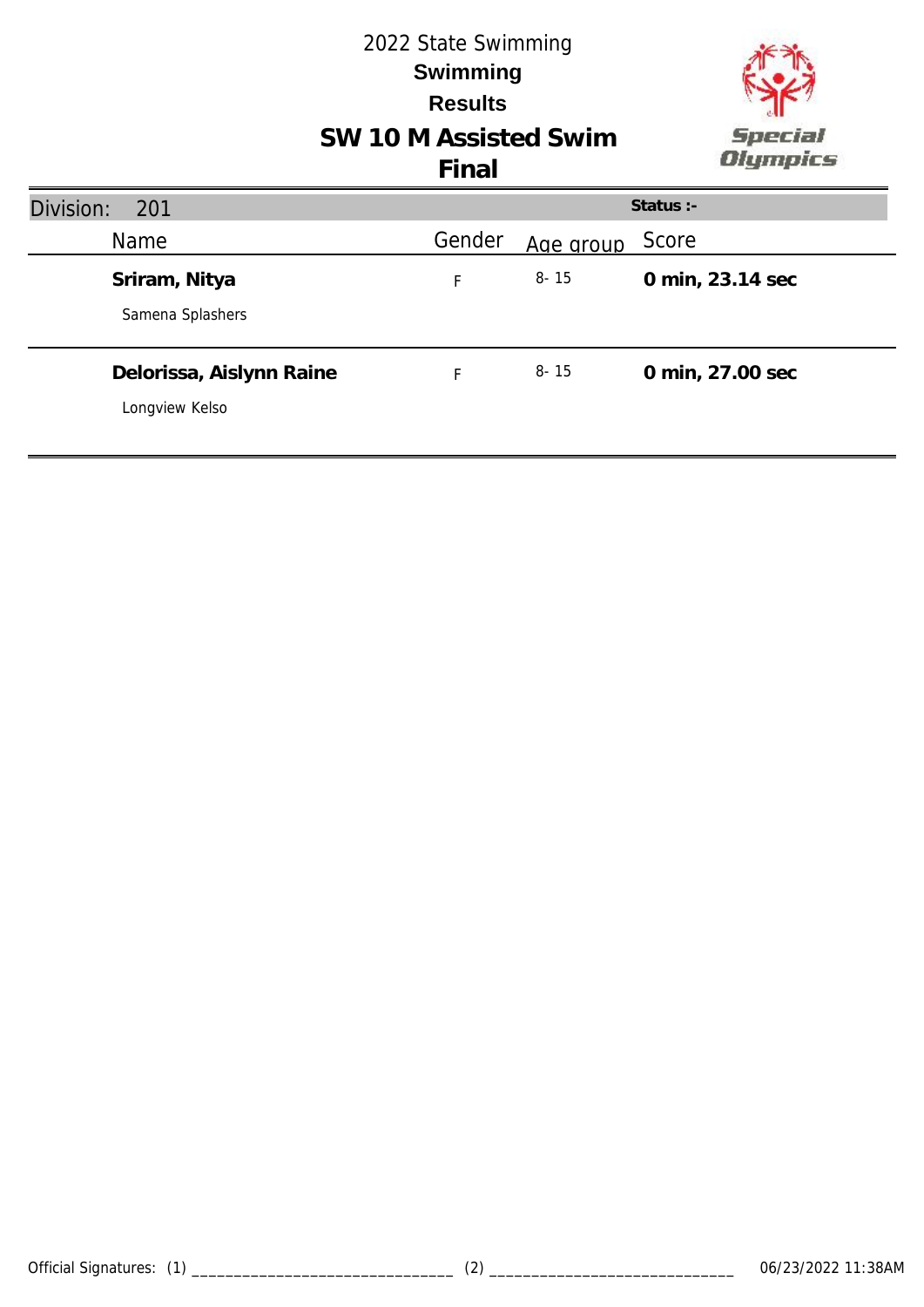# **SW 10 M Assisted Swim**



| Division:<br>202                                 |             |           | Status :-        |
|--------------------------------------------------|-------------|-----------|------------------|
| <b>Name</b>                                      | Gender      | Age group | Score            |
| Smith, Susanna Joy<br>YMCA of SNOCO Stingrays    | $\mathsf F$ | $16 - 21$ | Scratched        |
| Reynolds, Oliva Elise<br>YMCA of SNOCO Stingrays | $\mathsf F$ | $16 - 21$ | 0 min, 18.25 sec |
| Aggarwal, Tanisha<br>Samena Splashers            | $\mathsf F$ | $16 - 21$ | 0 min, 23.55 sec |
| Almo, Melissa Joy<br>Samena Splashers            | F           | $16 - 21$ | 0 min, 46.28 sec |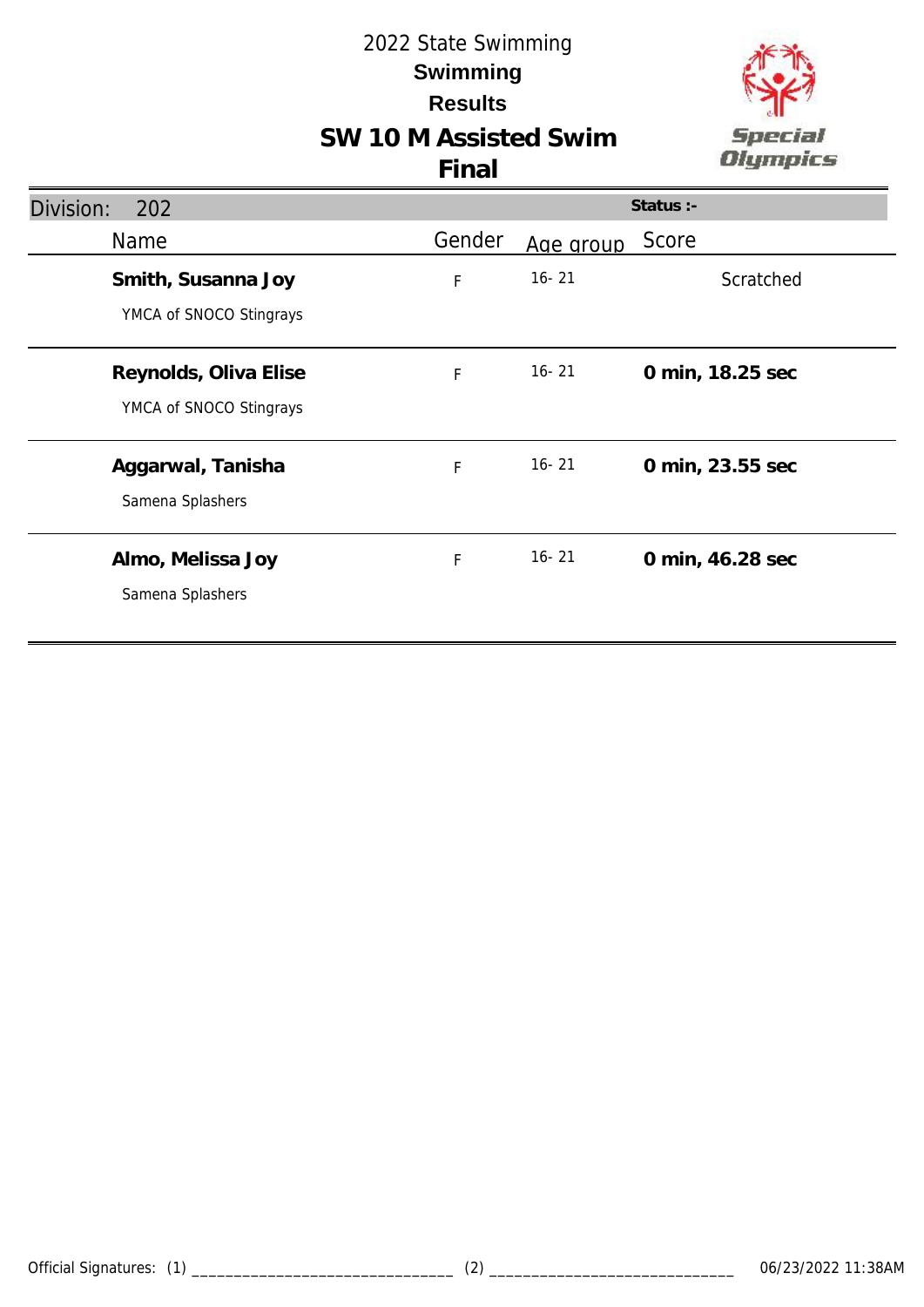



| Division:<br>203                             |             |           | Status :-        |
|----------------------------------------------|-------------|-----------|------------------|
| <b>Name</b>                                  | Gender      | Age group | Score            |
| Aisenberg, Rebecca<br>Samena Splashers       | $\mathsf F$ | $22+$     | Scratched        |
| Simons, Kimberly Rae<br>Federal Way Thunder  | F           | $22+$     | Scratched        |
| Paul, Lindsey Marie<br>Federal Way Thunder   | F           | $22+$     | 0 min, 18.47 sec |
| Fondnazio, Krista<br>YMCA of SNOCO Stingrays | $\mathsf F$ | $22+$     | 0 min, 19.18 sec |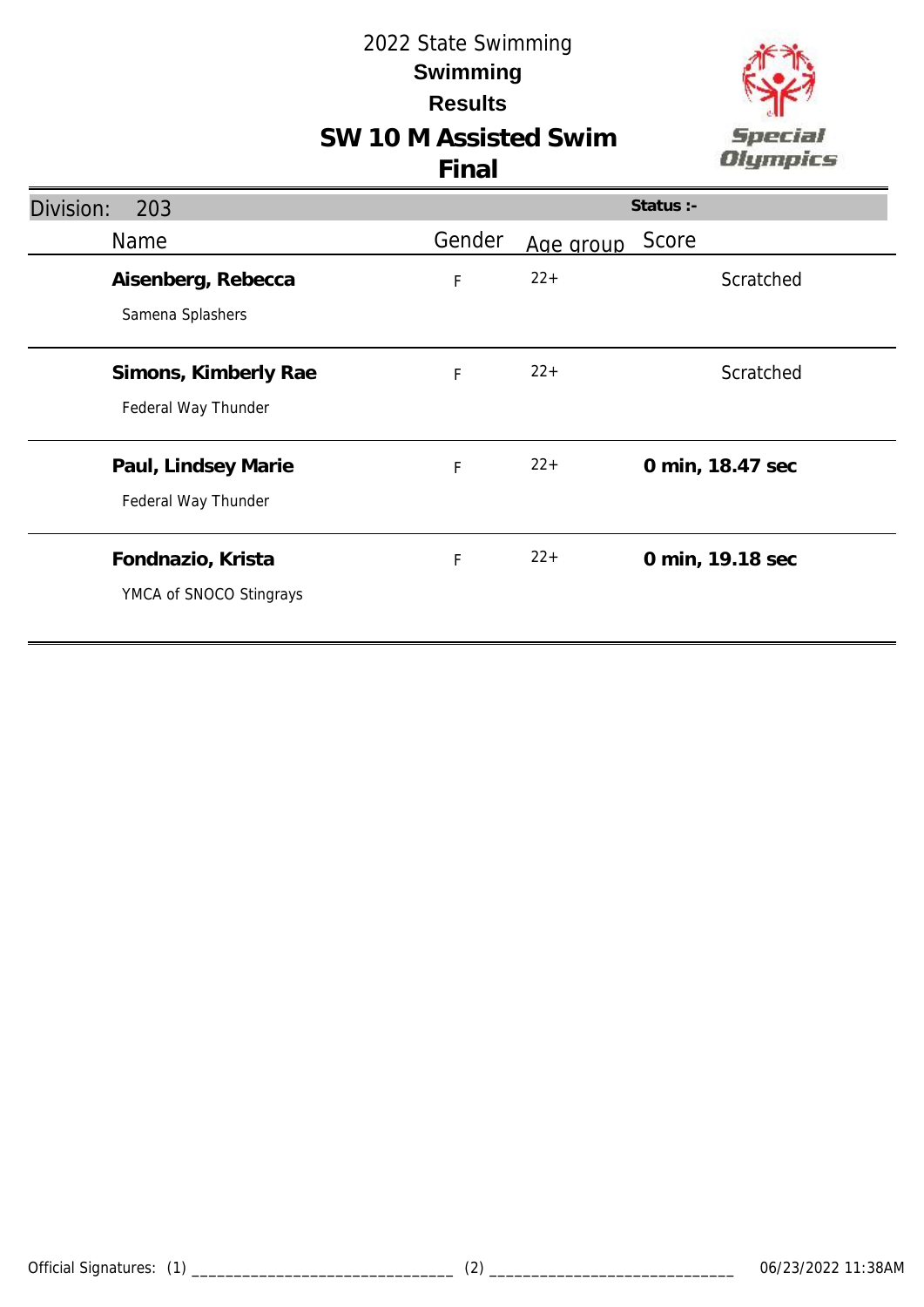

# **SW 10 M Assisted Swim**

| Division:<br>204                               |        |           | Status :-        |
|------------------------------------------------|--------|-----------|------------------|
| Name                                           | Gender | Age group | Score            |
| Helbling, Hannah June<br>Twin Rivers Sturgeons | F      | $22+$     | Scratched        |
| Adams, Melissa Ann<br>YMCA of SNOCO Stingrays  | F      | $22+$     | 0 min, 22.45 sec |
| Bowers, Kelly Nicole<br>Grays Harbor           | F      | $22+$     | 0 min, 25.60 sec |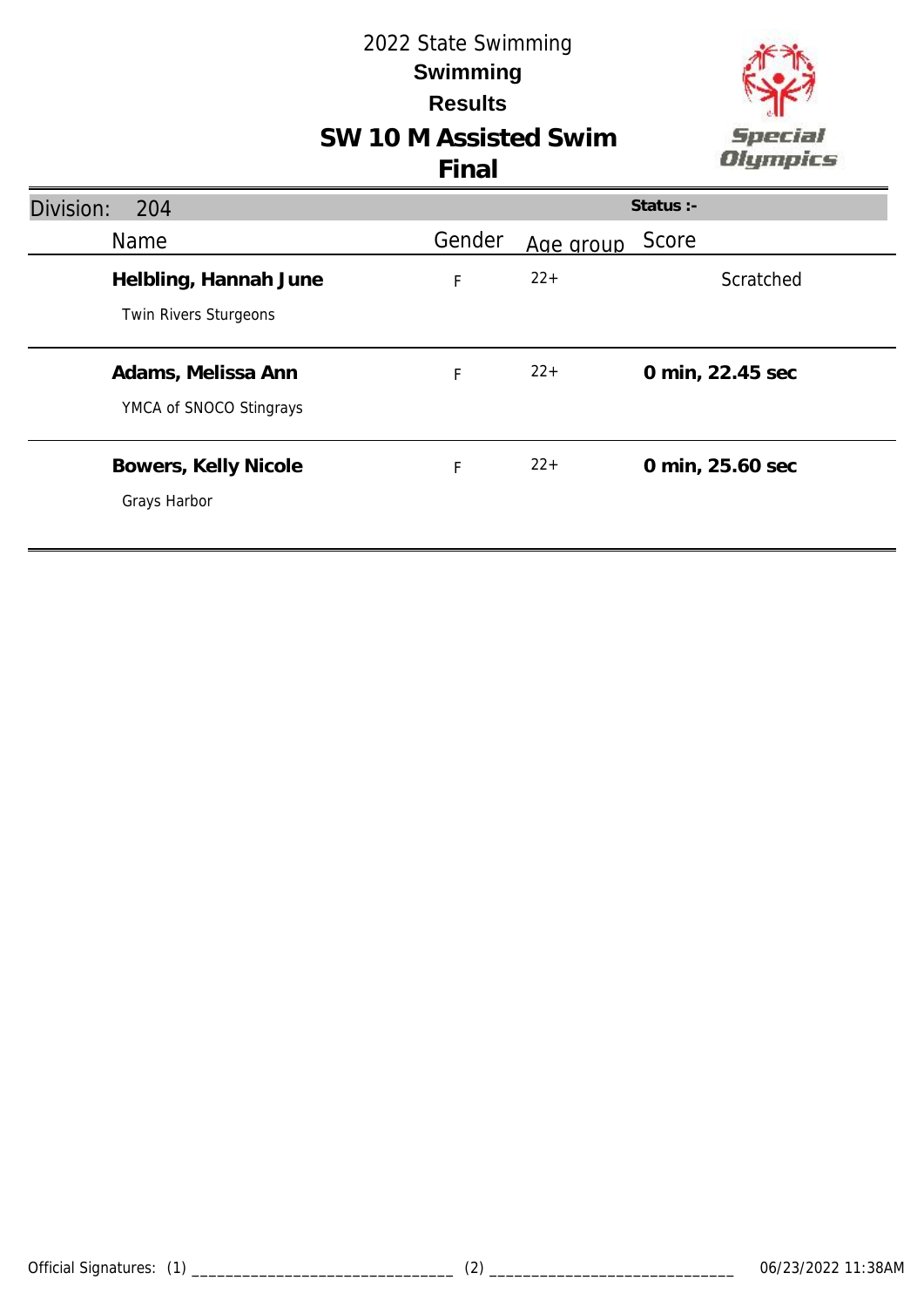

# **SW 10 M Assisted Swim**

| Division:<br>205                        |        | Status :-          |           |
|-----------------------------------------|--------|--------------------|-----------|
| Name                                    | Gender | Score<br>Age group |           |
| Cooper, Drew<br>YMCA of SNOCO Stingrays | M      | $8 - 15$           | Scratched |
| Goddard, Abraham Robert<br>Gig Harbor   | M      | $8 - 15$           | Scratched |
| Gu, Andy Shuran<br>Samena Splashers     | M      | $8 - 15$           | Scratched |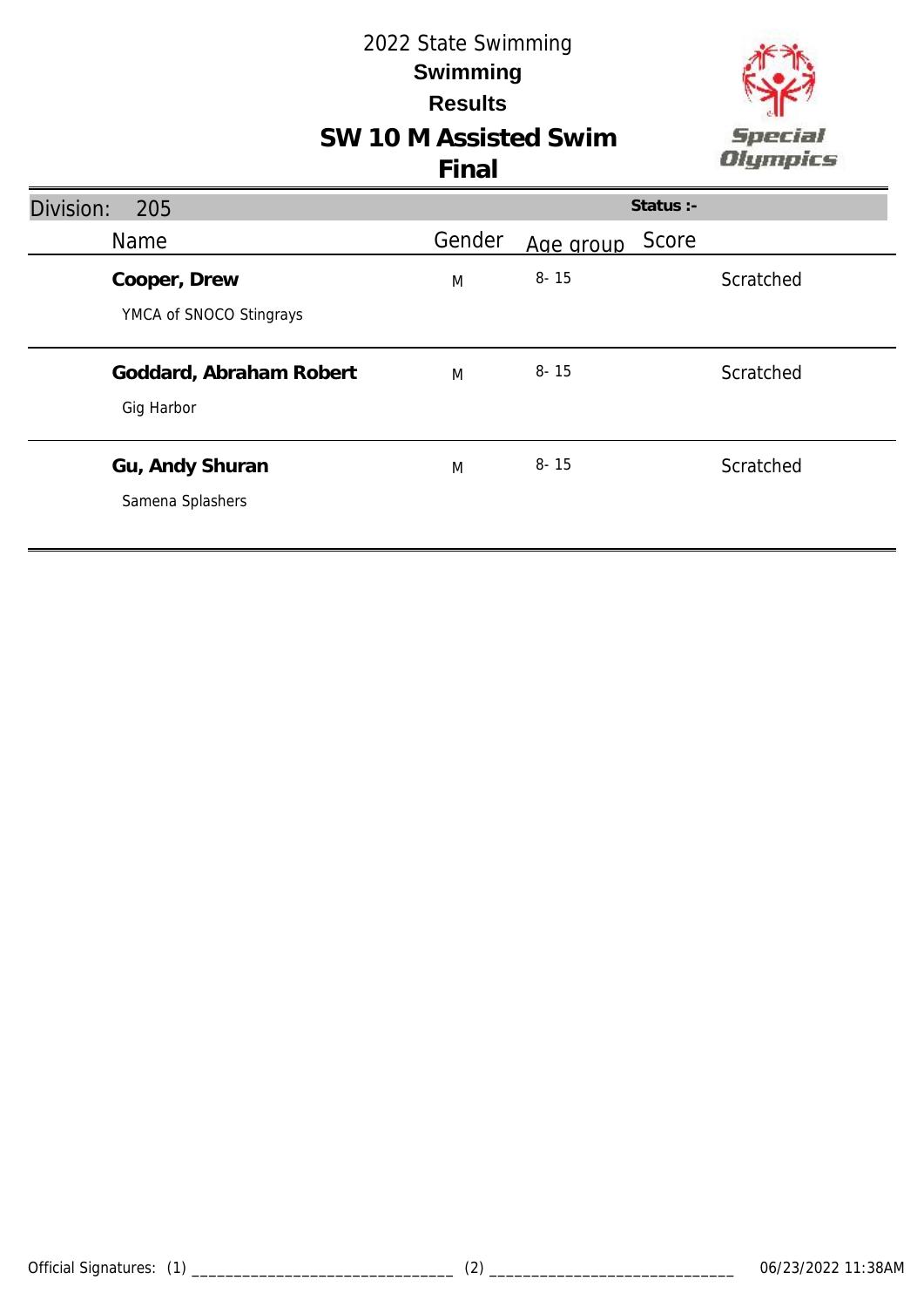

# **SW 10 M Assisted Swim**

| Division: | 206                                             |        |           | Status $:$ -     |
|-----------|-------------------------------------------------|--------|-----------|------------------|
|           | <b>Name</b>                                     | Gender | Age group | Score            |
|           | Hilgart, Tristan Madriaga<br><b>JBLM Tigers</b> | M      | $8 - 15$  | 0 min, 23.50 sec |
|           | Boolen, Noah Ozaki<br>YMCA of SNOCO Stingrays   | M      | $8 - 15$  | 0 min, 26.10 sec |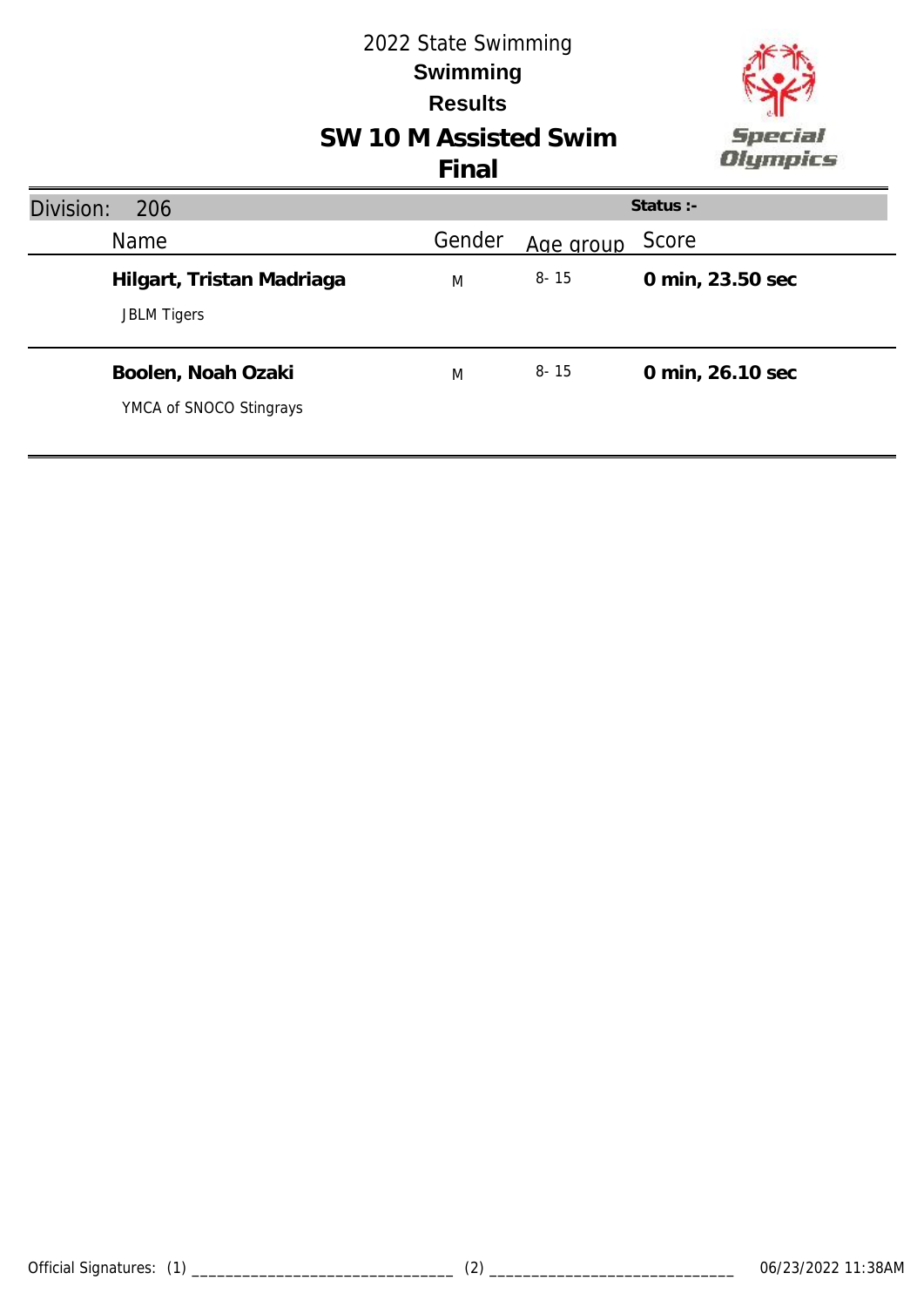

# **SW 10 M Assisted Swim**

| Division: | 207                                            |        |           | Status $:$ -     |
|-----------|------------------------------------------------|--------|-----------|------------------|
|           | <b>Name</b>                                    | Gender | Age group | Score            |
|           | Diaz, Dominic Anastocio<br>Samena Splashers    | M      | $16 - 21$ | Scratched        |
|           | Kaufer, Stone Ronan<br>YMCA of SNOCO Stingrays | M      | $16 - 21$ | 0 min, 25.06 sec |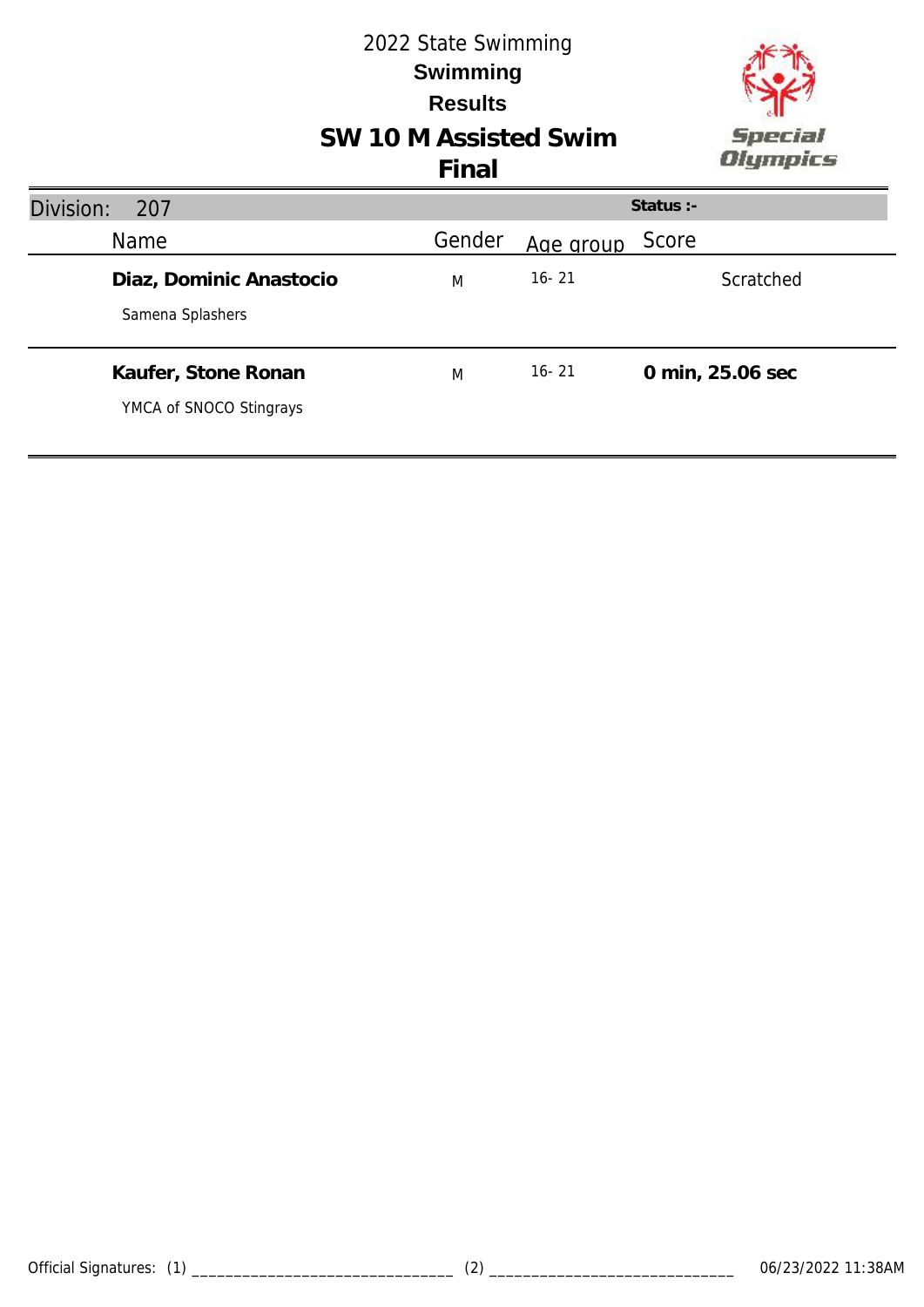



| Division:<br>208                               |        |           | Status :-        |
|------------------------------------------------|--------|-----------|------------------|
| <b>Name</b>                                    | Gender | Age group | Score            |
| Soth, Sotarith<br>Federal Way Thunder          | M      | $22 +$    | Scratched        |
| Huss, Melvin Andrew<br>YMCA of SNOCO Stingrays | M      | $22+$     | 0 min, 9.84 sec  |
| Williams, Chad Richard<br>Grays Harbor         | M      | $22+$     | 0 min, 18.90 sec |
| Engen, David Michael<br>Samena Splashers       | M      | $22+$     | 0 min, 22.60 sec |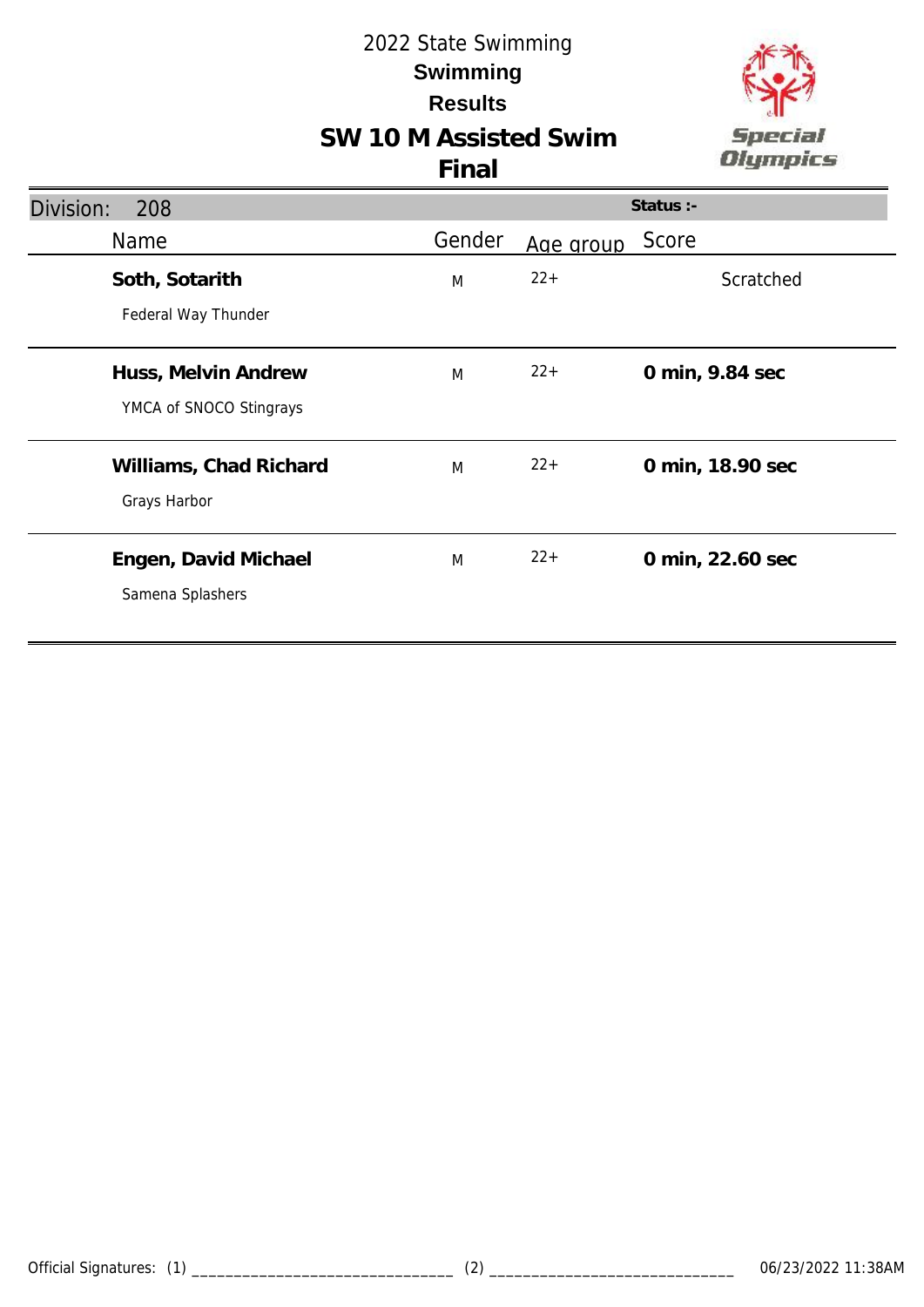

| Division:<br>229                              |        |           | Status :-        |
|-----------------------------------------------|--------|-----------|------------------|
| <b>Name</b>                                   | Gender | Age group | Score            |
| Smith, Susanna Joy<br>YMCA of SNOCO Stingrays | F      | $16 - 21$ | Scratched        |
| Aggarwal, Tanisha<br>Samena Splashers         | F      | $16 - 21$ | 0 min, 23.20 sec |
| Sriram, Nitya<br>Samena Splashers             | F      | $8 - 15$  | 0 min, 29.15 sec |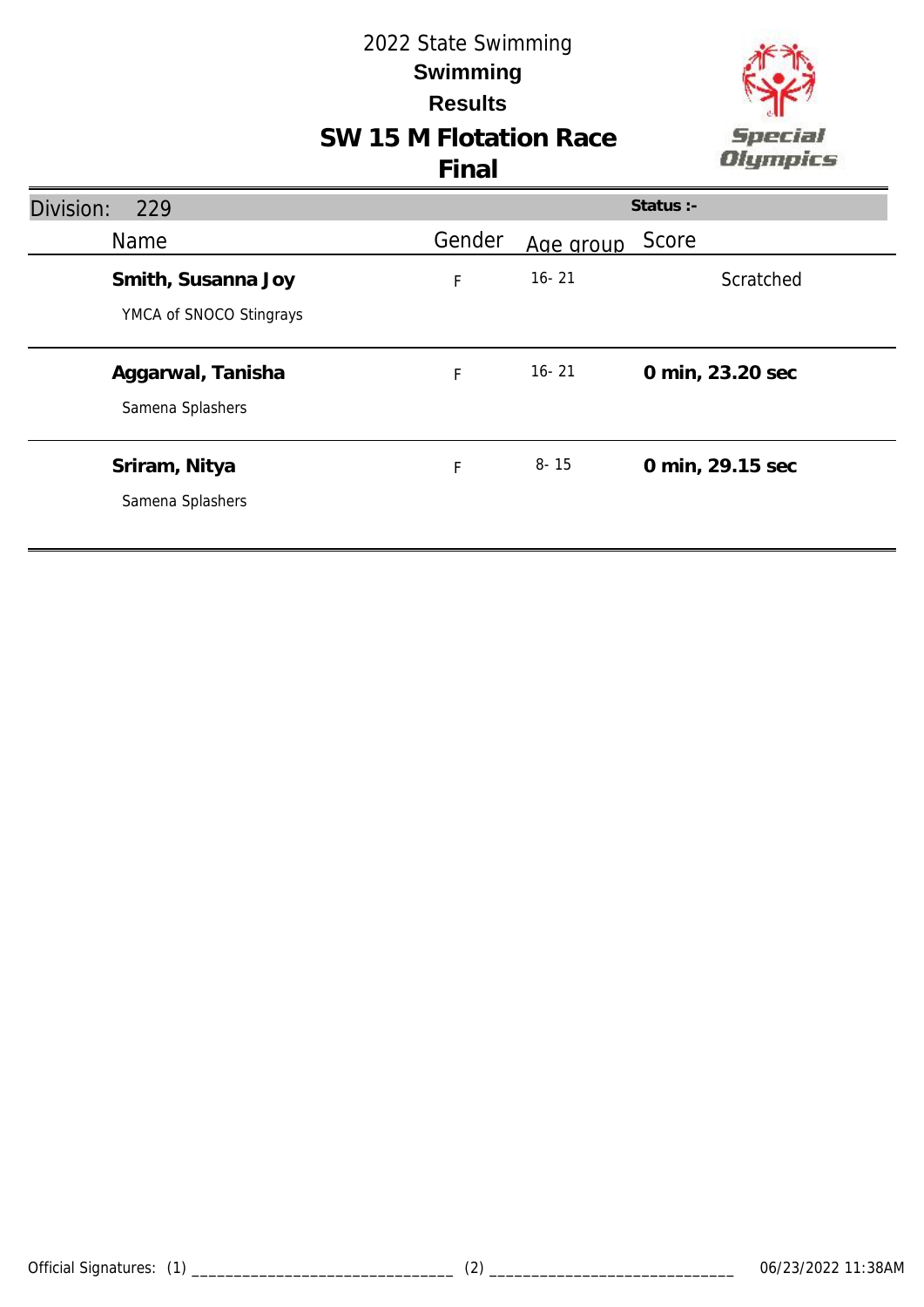

| Division:<br>230                                 |             |           | Status :-        |
|--------------------------------------------------|-------------|-----------|------------------|
| Name                                             | Gender      | Age group | Score            |
| Olsen, Haleigh E.<br>Spokane Valley Sharks       | F           | $16 - 21$ | 0 min, 34.10 sec |
| Reynolds, Oliva Elise<br>YMCA of SNOCO Stingrays | F           | $16 - 21$ | 0 min, 35.50 sec |
| Delorissa, Aislynn Raine<br>Longview Kelso       | $\mathsf F$ | $8 - 15$  | 0 min, 36.20 sec |
| Almo, Melissa Joy<br>Samena Splashers            | F           | $16 - 21$ | 1 min, 16.88 sec |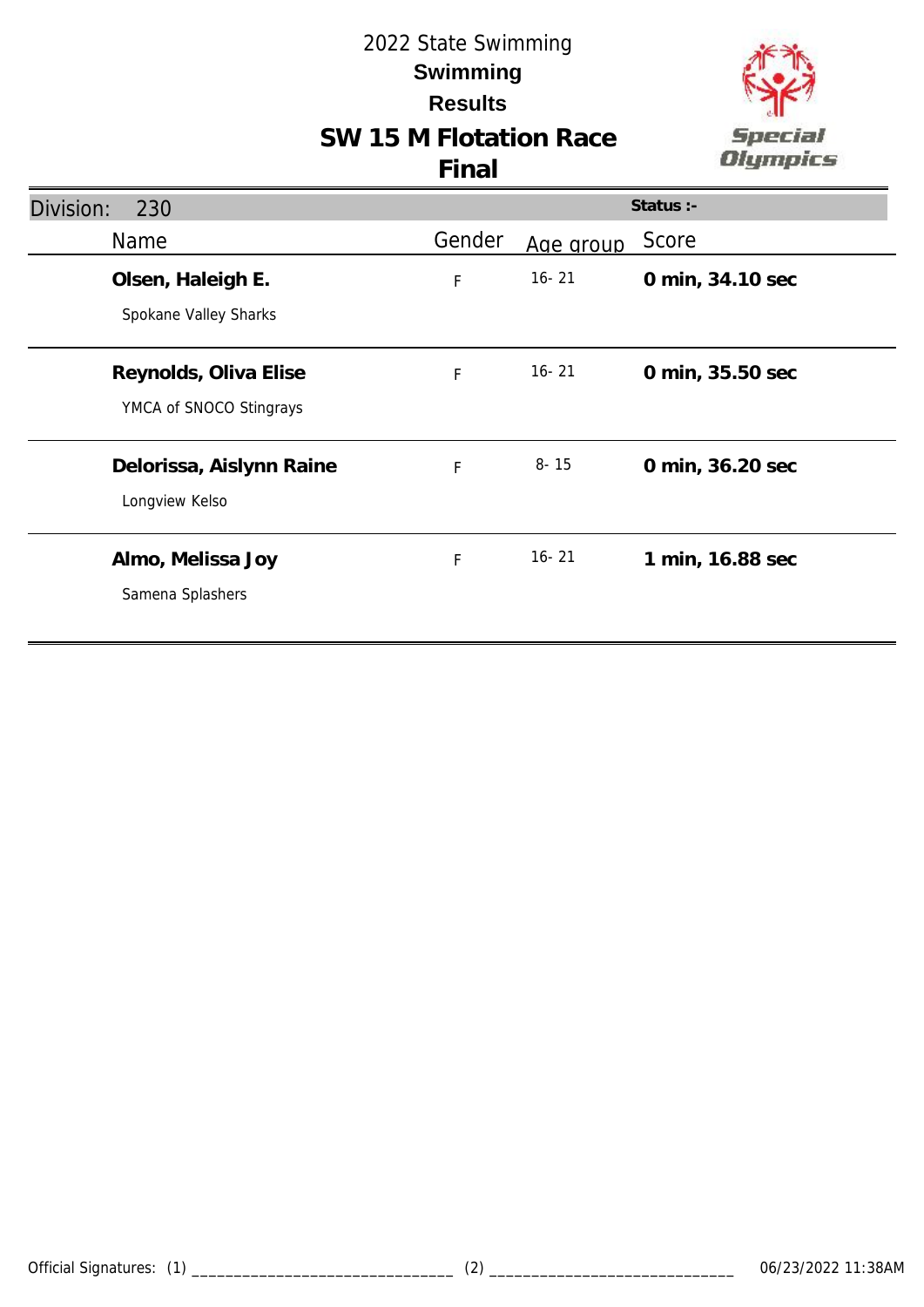

| Division:<br>231                             |        |           | Status :-        |
|----------------------------------------------|--------|-----------|------------------|
| Name                                         | Gender | Age group | Score            |
| Tran, Mymy<br>Federal Way Thunder            | F      | $22+$     | Scratched        |
| Kettenmann, Nora Lee<br>Federal Way Thunder  | F      | $22+$     | 0 min, 18.30 sec |
| Paul, Lindsey Marie<br>Federal Way Thunder   | F      | $22+$     | 0 min, 21.00 sec |
| Fondnazio, Krista<br>YMCA of SNOCO Stingrays | F      | $22+$     | 0 min, 28.07 sec |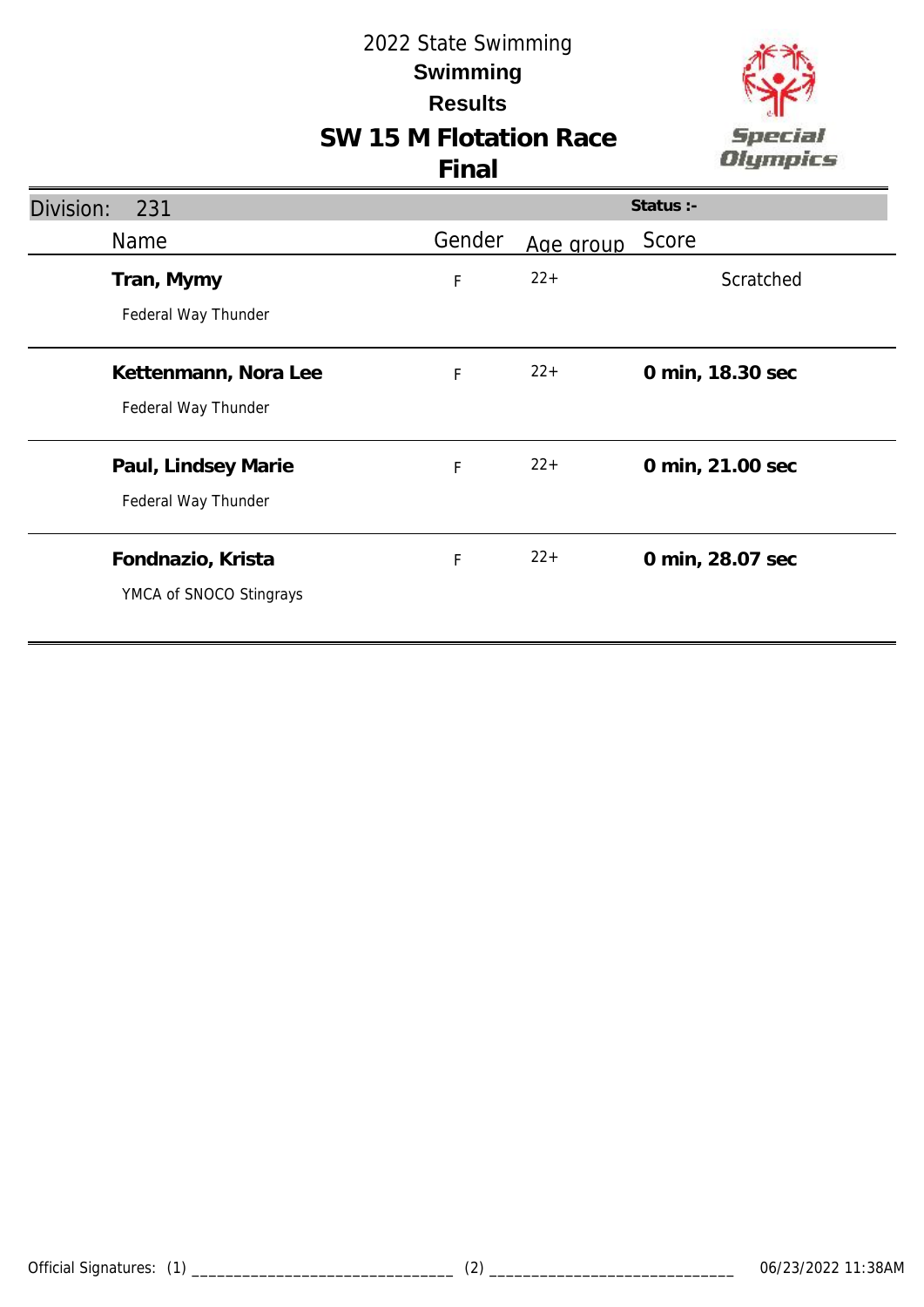

| Division:<br>232                              |        |           | Status :-        |
|-----------------------------------------------|--------|-----------|------------------|
| Name                                          | Gender | Age group | Score            |
| Adams, Melissa Ann<br>YMCA of SNOCO Stingrays | F      | $22+$     | 0 min, 34.80 sec |
| Graham, Ashley<br>Whidbey Island Wild Waves   | F      | $22+$     | 0 min, 41.90 sec |
| Simons, Kimberly Rae<br>Federal Way Thunder   | F      | $22+$     | 0 min, 51.49 sec |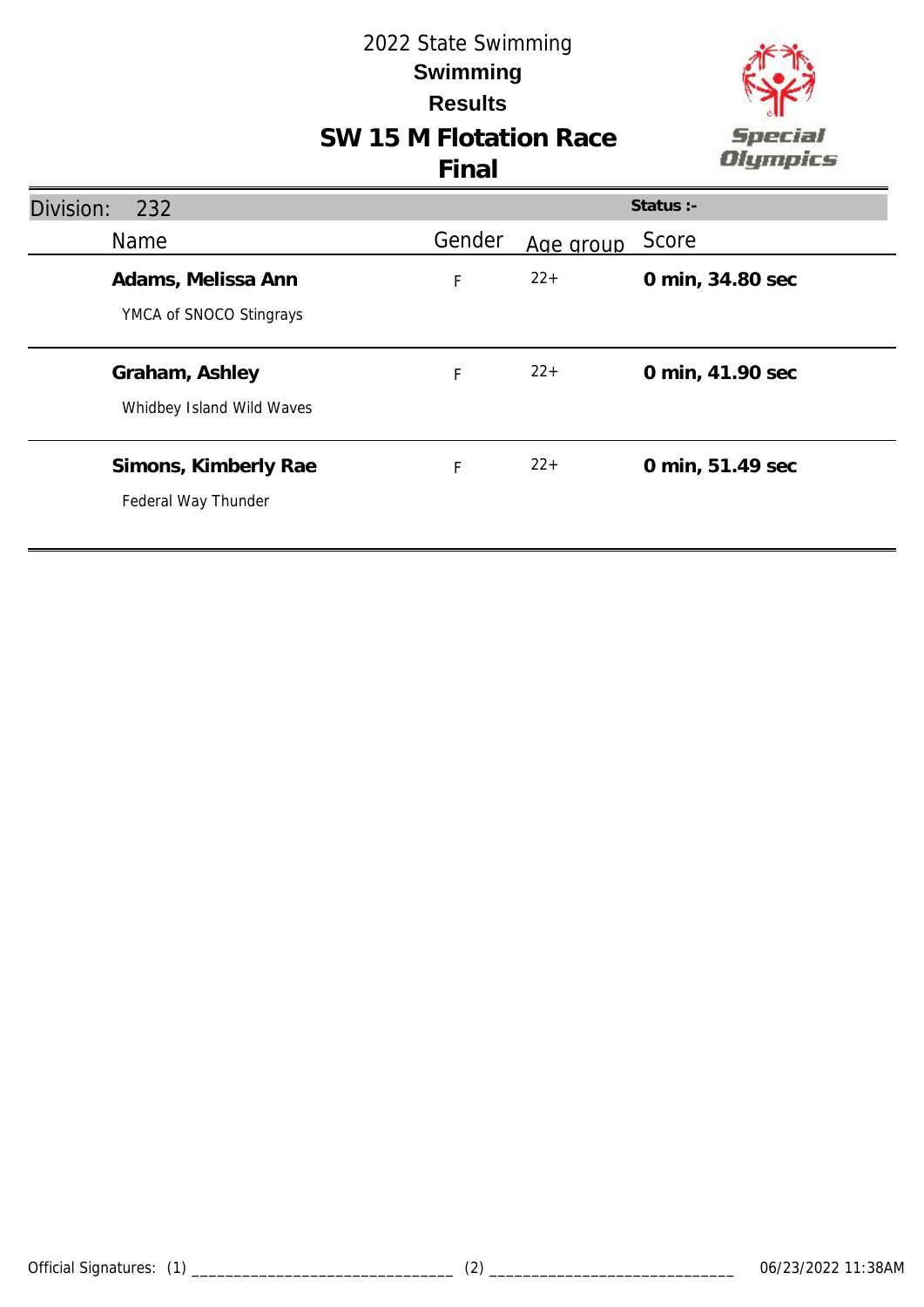

| Division:<br>233                       |        |           | Status :-        |
|----------------------------------------|--------|-----------|------------------|
| Name                                   | Gender | Age group | Score            |
| Aisenberg, Rebecca<br>Samena Splashers | F      | $22+$     | Scratched        |
|                                        |        |           |                  |
| Williams, Jenny Justine                | F      | $22+$     | Scratched        |
| Nurturing Waters Therapies Sea Hawks   |        |           |                  |
| Bayne, Misty                           | F      | $22+$     | 1 min, 26.40 sec |
| Twin Rivers Sturgeons                  |        |           |                  |
|                                        |        |           |                  |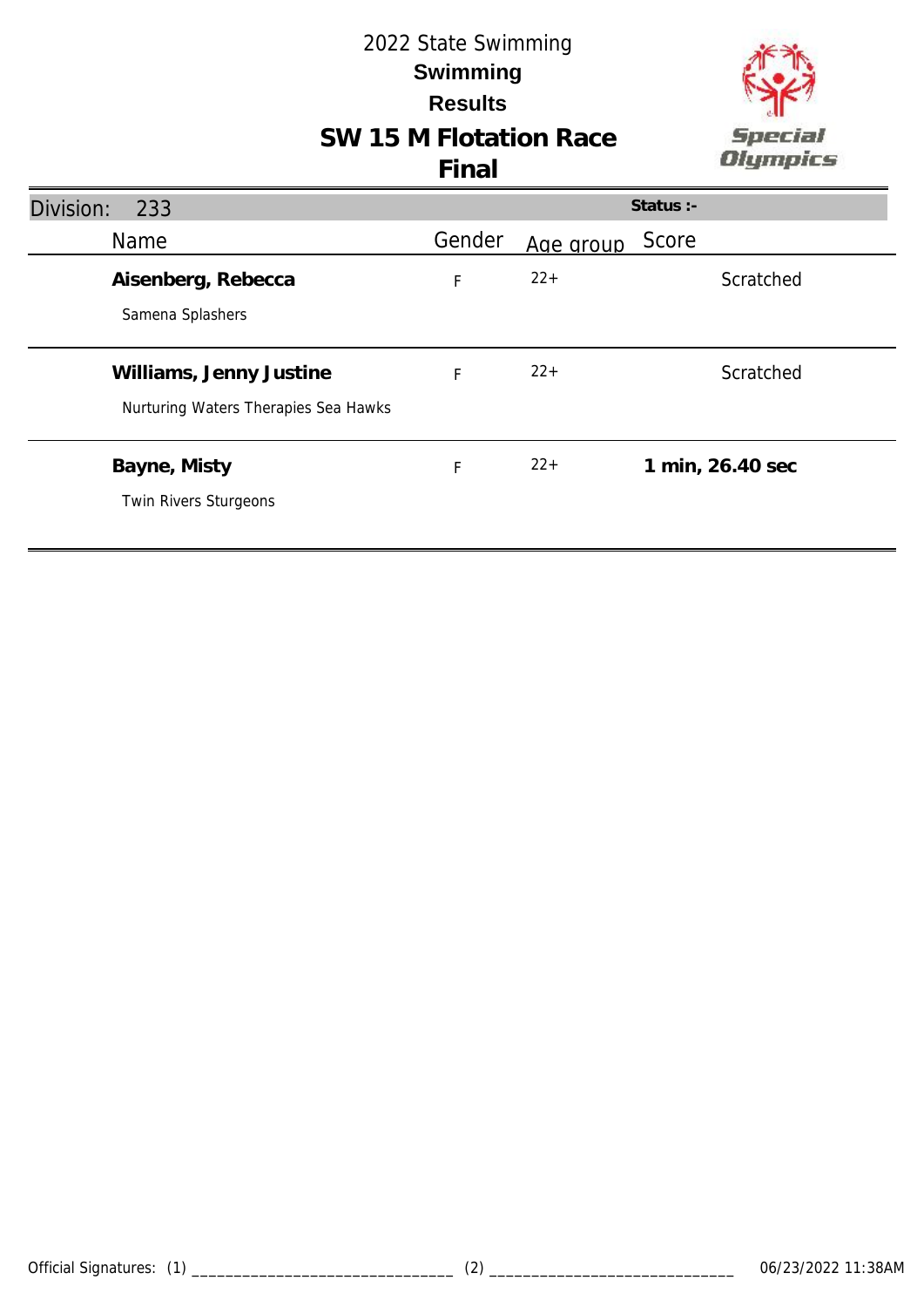**Final**



### Division: 234 Name Mame Cender Age group Score **Status :- Gu, Andy Shuran** Samena Splashers M 8-15 Scratched **Boolen, Noah Ozaki** YMCA of SNOCO Stingrays M 8- 15 **0 min, 33.50 sec Hilgart, Tristan Madriaga** JBLM Tigers M 8- 15 **0 min, 43.00 sec**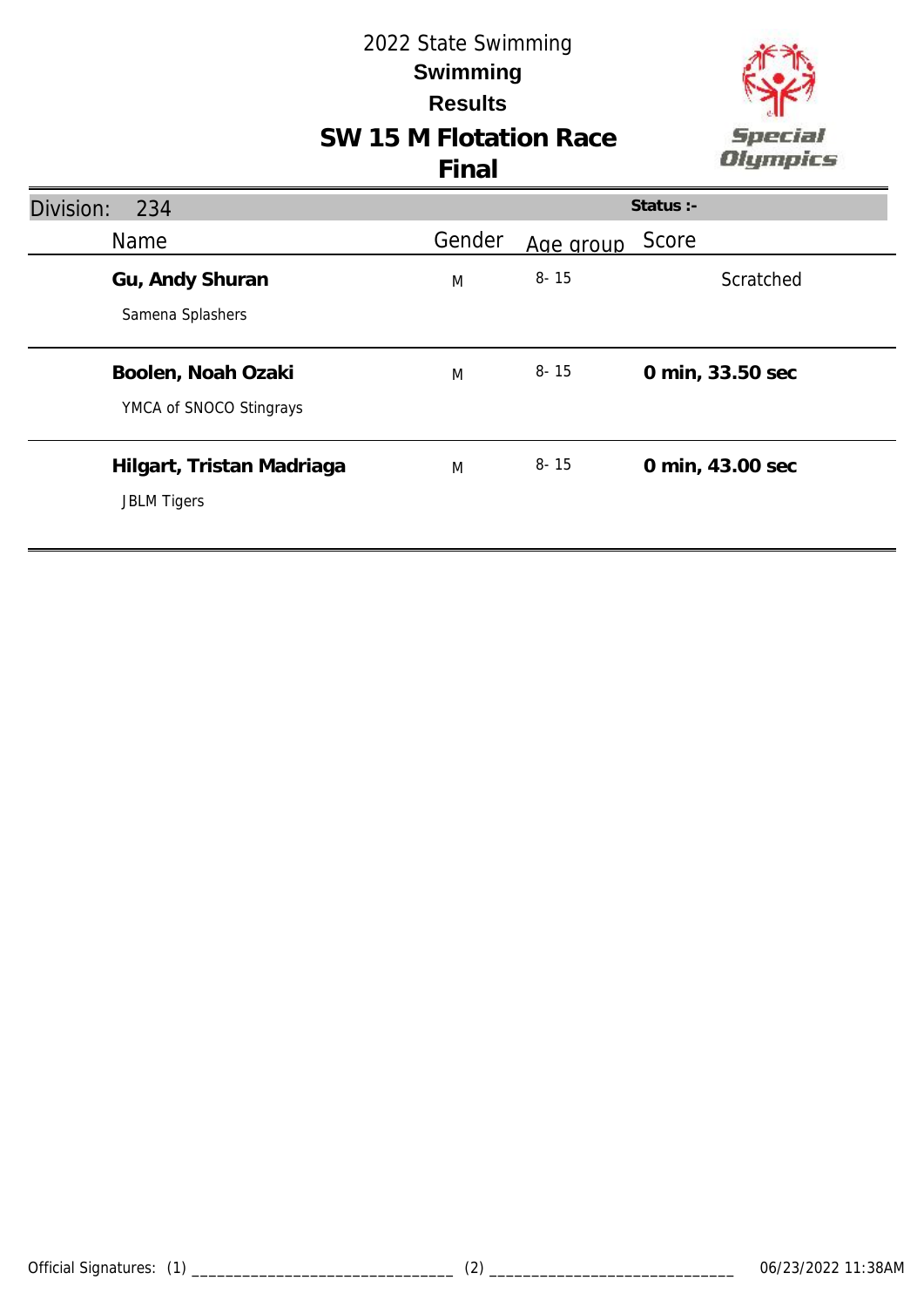

| Division:<br>235                        |        | Status :-          |           |
|-----------------------------------------|--------|--------------------|-----------|
| Name                                    | Gender | Score<br>Age group |           |
| Cooper, Drew<br>YMCA of SNOCO Stingrays | M      | $8 - 15$           | Scratched |
| Goddard, Abraham Robert<br>Gig Harbor   | M      | $8 - 15$           | Scratched |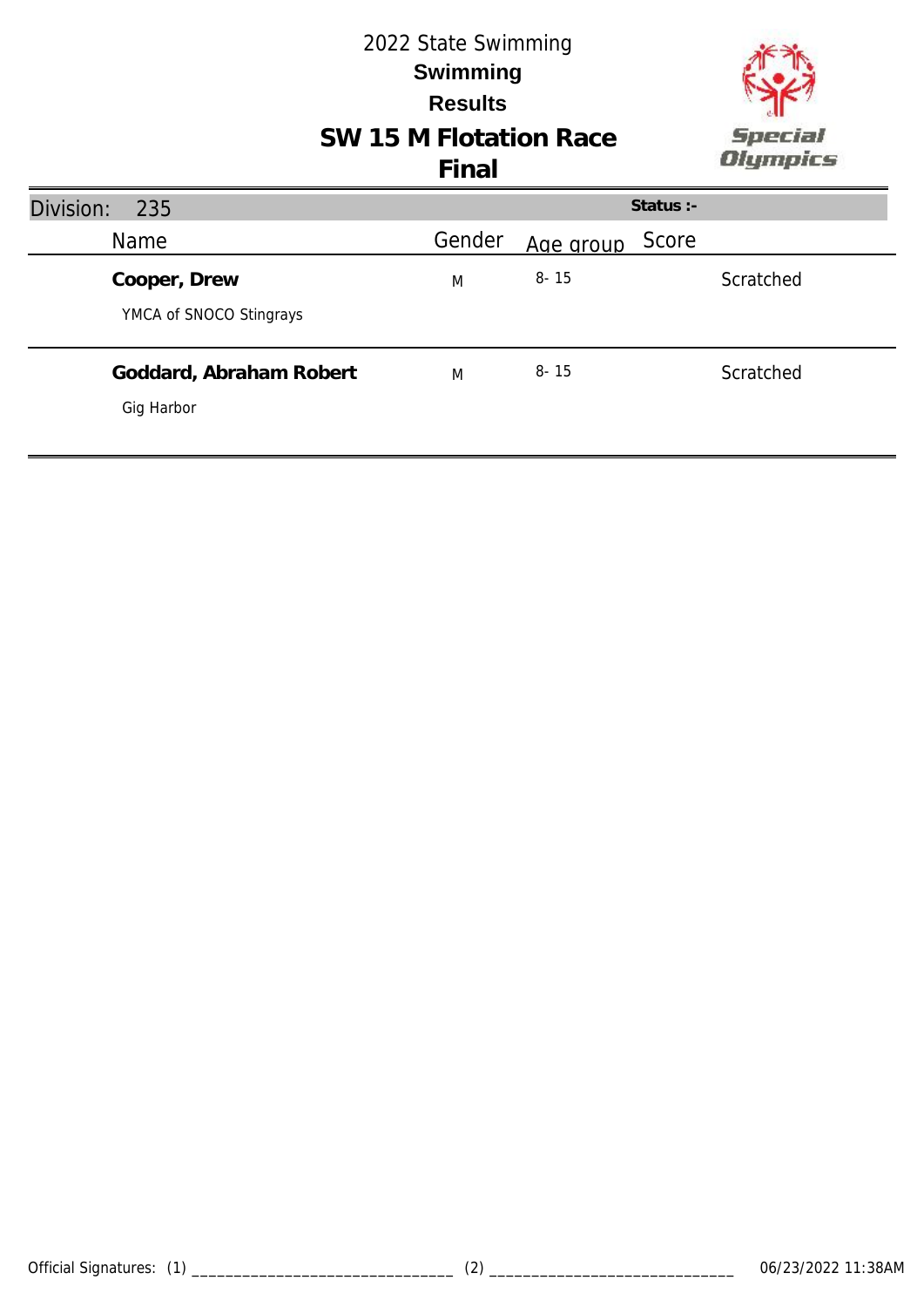

# **SW 15 M Flotation Race**

| Division:<br>236                               |        |           | Status $:$ -     |
|------------------------------------------------|--------|-----------|------------------|
| <b>Name</b>                                    | Gender | Age group | Score            |
| Diaz, Dominic Anastocio<br>Samena Splashers    | M      | $16 - 21$ | Scratched        |
| Kaufer, Stone Ronan<br>YMCA of SNOCO Stingrays | M      | $16 - 21$ | 0 min, 24.70 sec |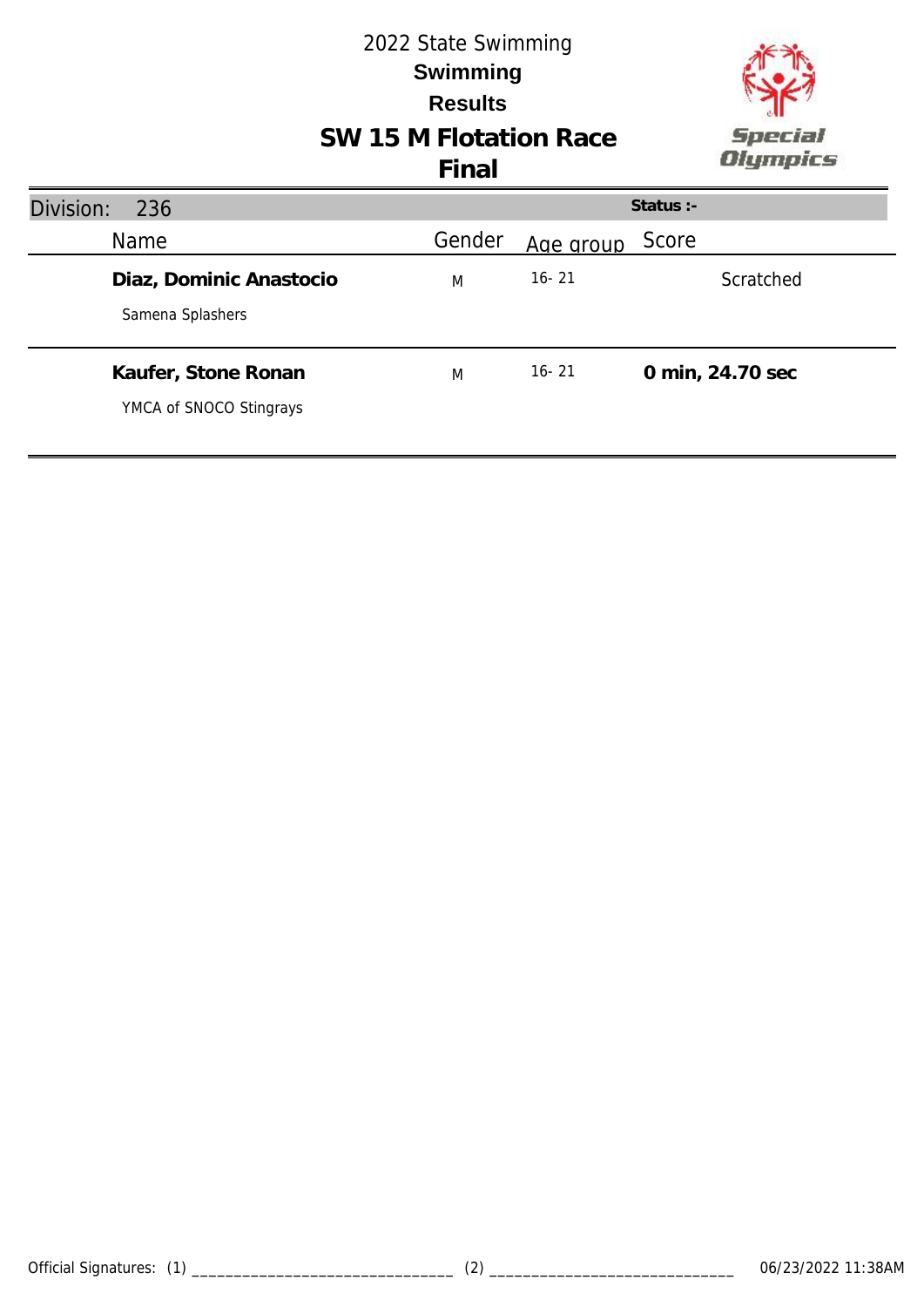

# **SW 15 M Flotation Race**

| Division:<br>237          |        |           | Status :-        |
|---------------------------|--------|-----------|------------------|
| <b>Name</b>               | Gender | Age group | Score            |
| Soth, Sotarith            | M      | $22+$     | Scratched        |
| Federal Way Thunder       |        |           |                  |
| Huss, Melvin Andrew       | M      | $22+$     | 0 min, 15.30 sec |
| YMCA of SNOCO Stingrays   |        |           |                  |
| Sutalo-Powell, Salmonious | M      | $22+$     | 0 min, 22.10 sec |
| Whidbey Island Wild Waves |        |           |                  |
| Engen, David Michael      | M      | $22+$     | 0 min, 33.59 sec |
| Samena Splashers          |        |           |                  |
|                           |        |           |                  |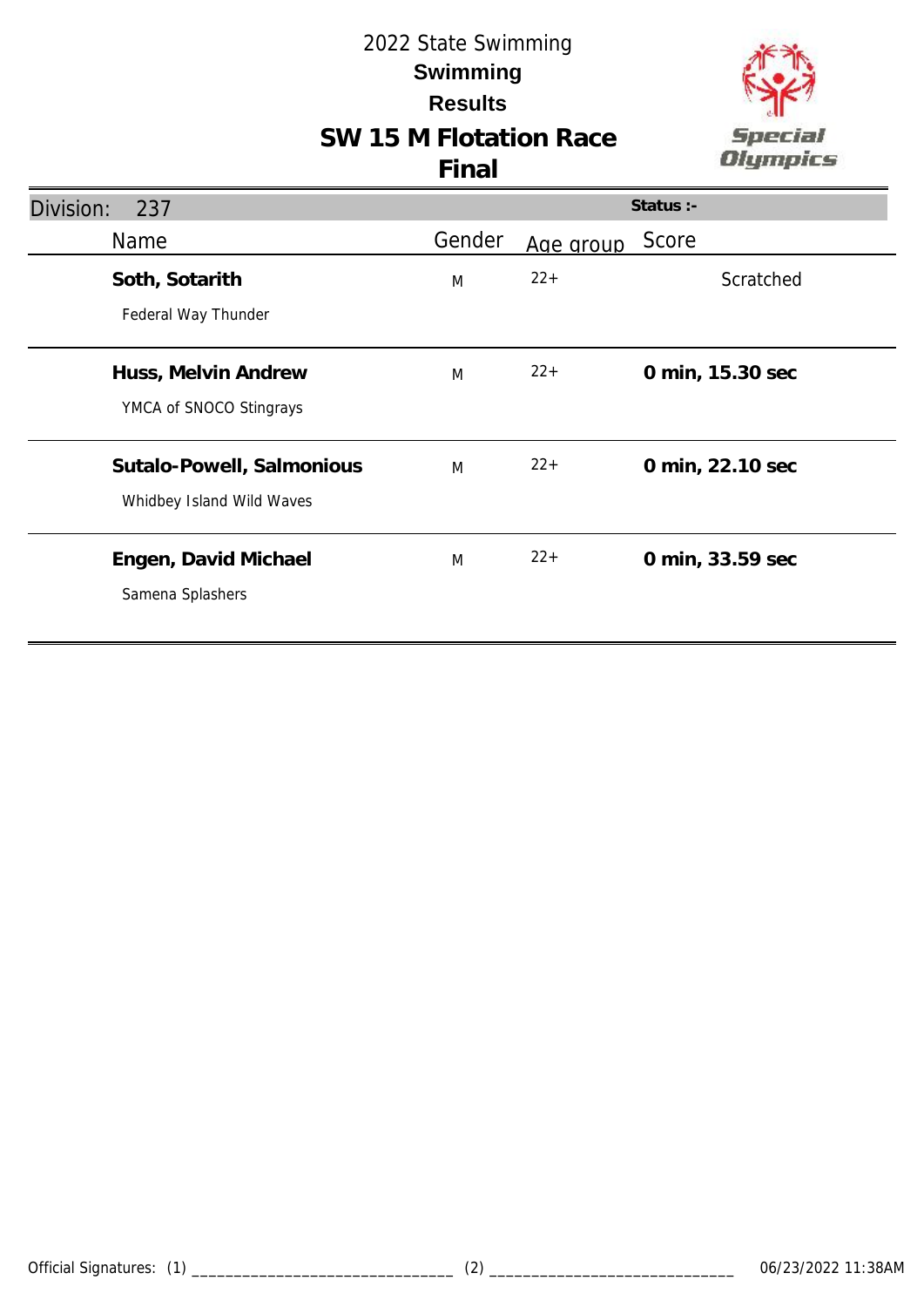

| Division:<br>238                                  |        |           | Status :-        |
|---------------------------------------------------|--------|-----------|------------------|
| Name                                              | Gender | Age group | Score            |
| Nelson, Mike Sean<br>Lewis County                 | M      | $22+$     | 0 min, 34.65 sec |
| Strader, Christopher<br>Whidbey Island Wild Waves | M      | $22+$     | 0 min, 43.10 sec |
| Mays, Jason B<br>Whidbey Island Wild Waves        | M      | $22+$     | 0 min, 52.90 sec |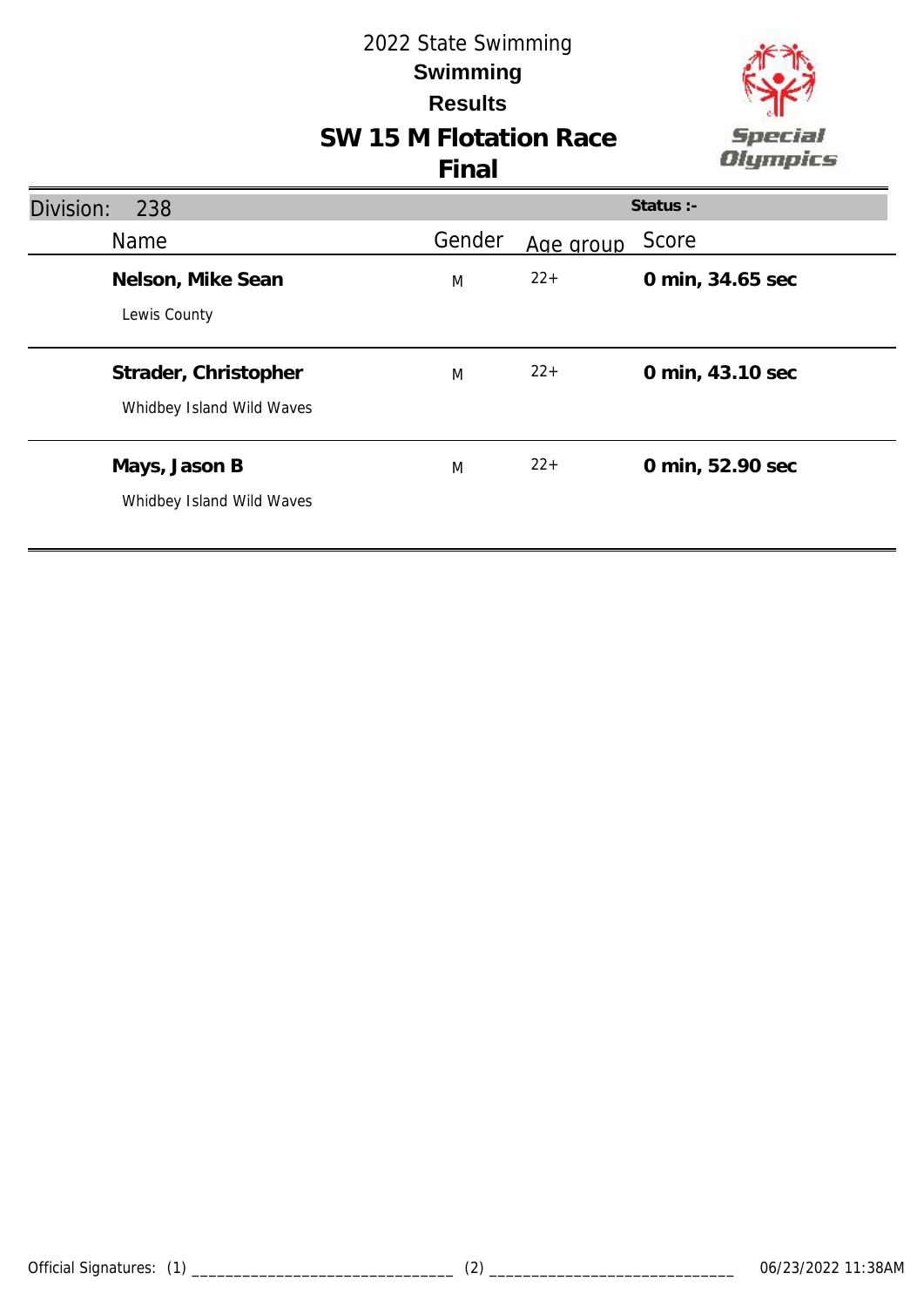

#### **SW 15 M Unassisted Backstroke**

| Division:<br>239                                  |             |           | Status :-        |
|---------------------------------------------------|-------------|-----------|------------------|
| <b>Name</b>                                       | Gender      | Age group | Score            |
| Ciaciach, Molly<br>Gig Harbor                     | $\mathsf F$ | $22+$     | Scratched        |
| Sweeney, Stacy<br>Gig Harbor                      | $\mathsf F$ | $22+$     | 0 min, 32.25 sec |
| Angelos, Aleana Gracie<br>YMCA of SNOCO Stingrays | F           | $8 - 15$  | 0 min, 39.10 sec |
| Benjamin, Ann Isabel<br>YMCA of SNOCO Stingrays   | F           | $16 - 21$ | 0 min, 52.36 sec |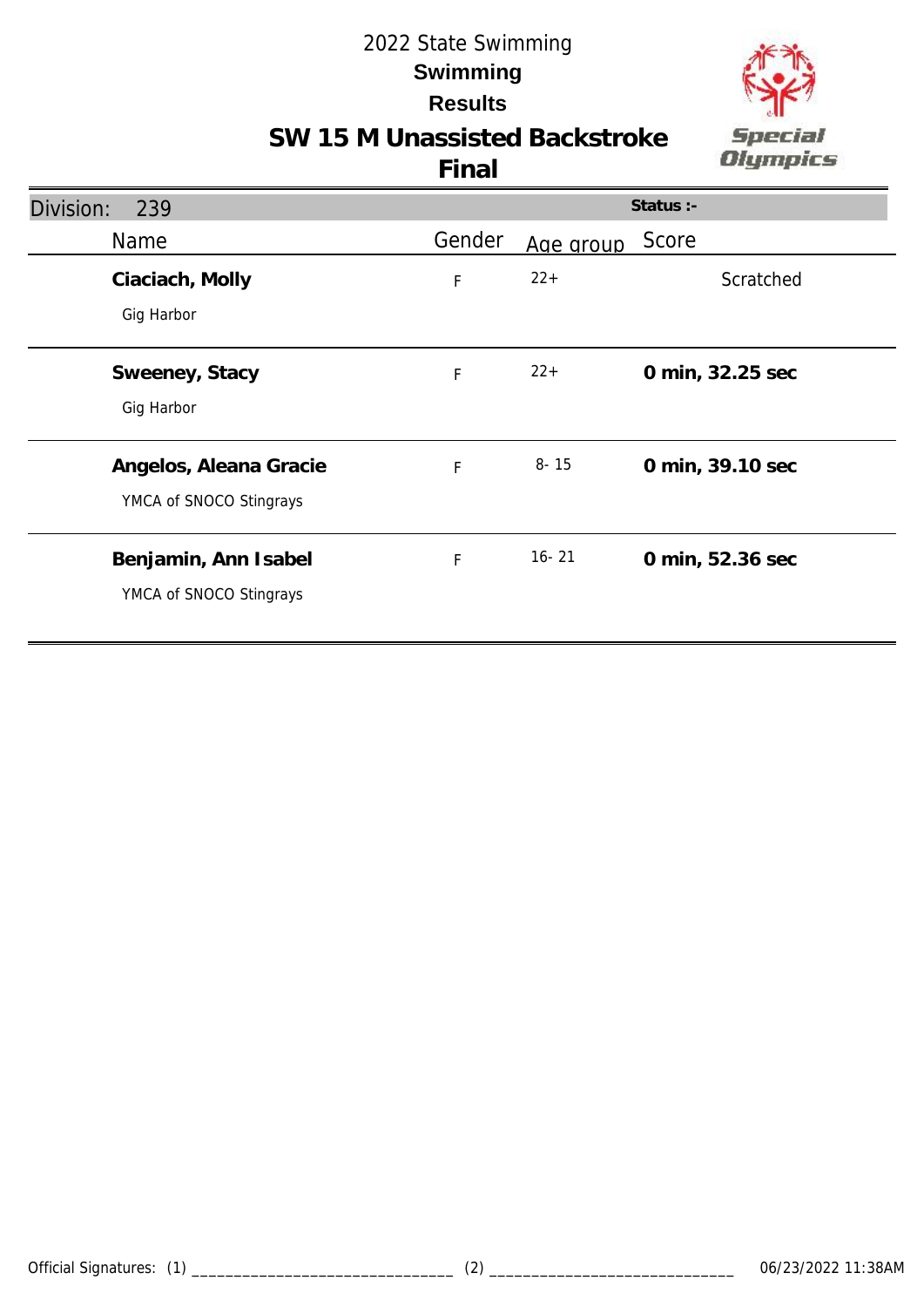

#### **SW 15 M Unassisted Backstroke**

| Division:<br>240                                             |        |           | Status :-        |
|--------------------------------------------------------------|--------|-----------|------------------|
| <b>Name</b>                                                  | Gender | Age group | Score            |
| Alderman, Tiberias Roy<br>YMCA of SNOCO Stingrays            | M      | $8 - 15$  | 0 min, 16.90 sec |
| Goddard, Luke<br>Gig Harbor                                  | M      | $8 - 15$  | 0 min, 22.20 sec |
| Gamad, Liam<br>Gig Harbor                                    | M      | $8 - 15$  | 0 min, 27.50 sec |
| Lopez Hernandez, Carlos Daniel<br><b>Tri-Cities Swimming</b> | M      | $8 - 15$  | 0 min, 36.15 sec |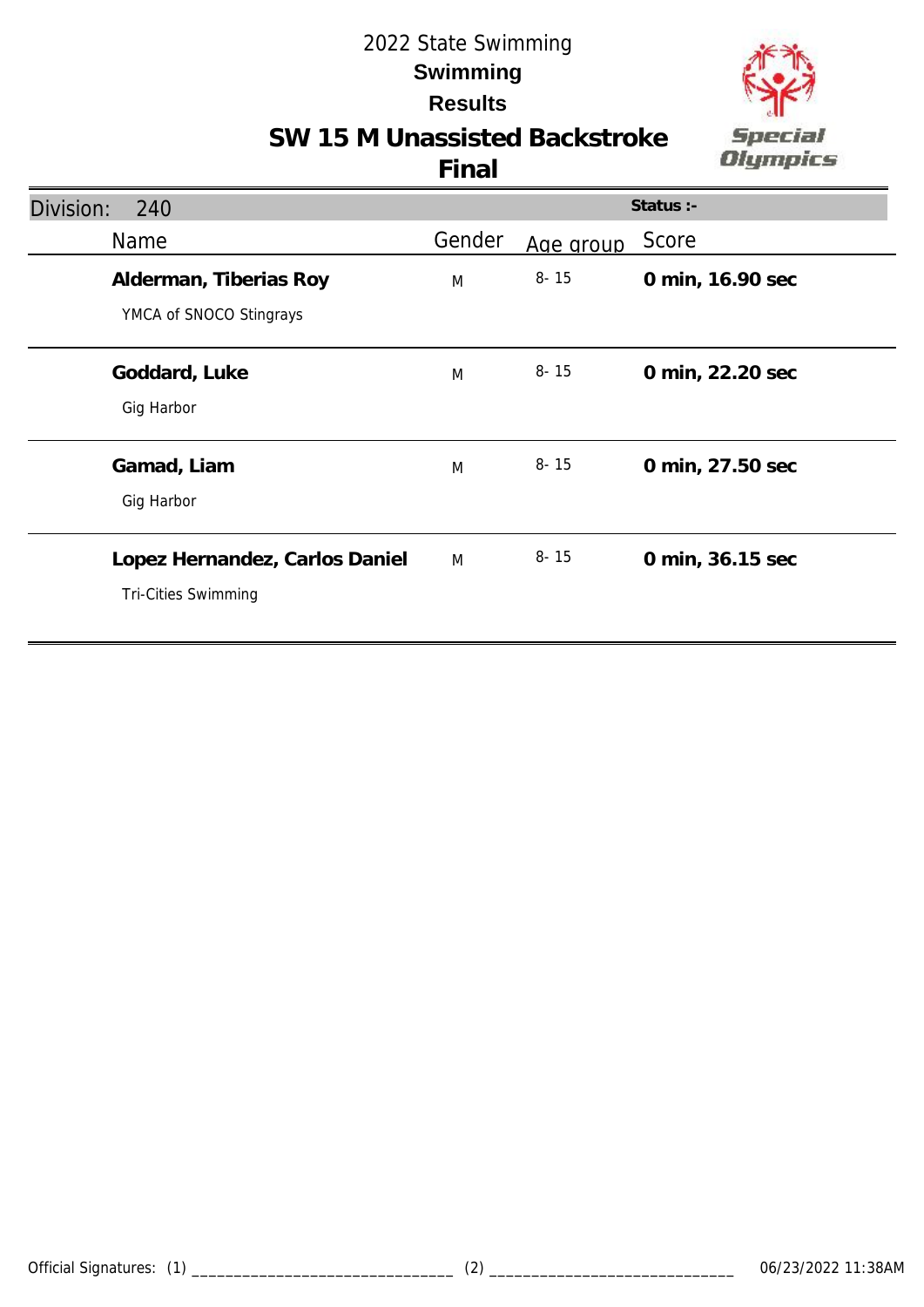

#### **SW 15 M Unassisted Backstroke**

| Division:<br>241                                   |        |           | Status $:$ -     |
|----------------------------------------------------|--------|-----------|------------------|
| <b>Name</b>                                        | Gender | Age group | Score            |
| Shepard, Jeremiah Vincent<br>Spokane Blue Dolphins | M      | $22+$     | Scratched        |
| Mccoy, Dylan<br>YMCA of SNOCO Stingrays            | M      | $16 - 21$ | 0 min, 28.70 sec |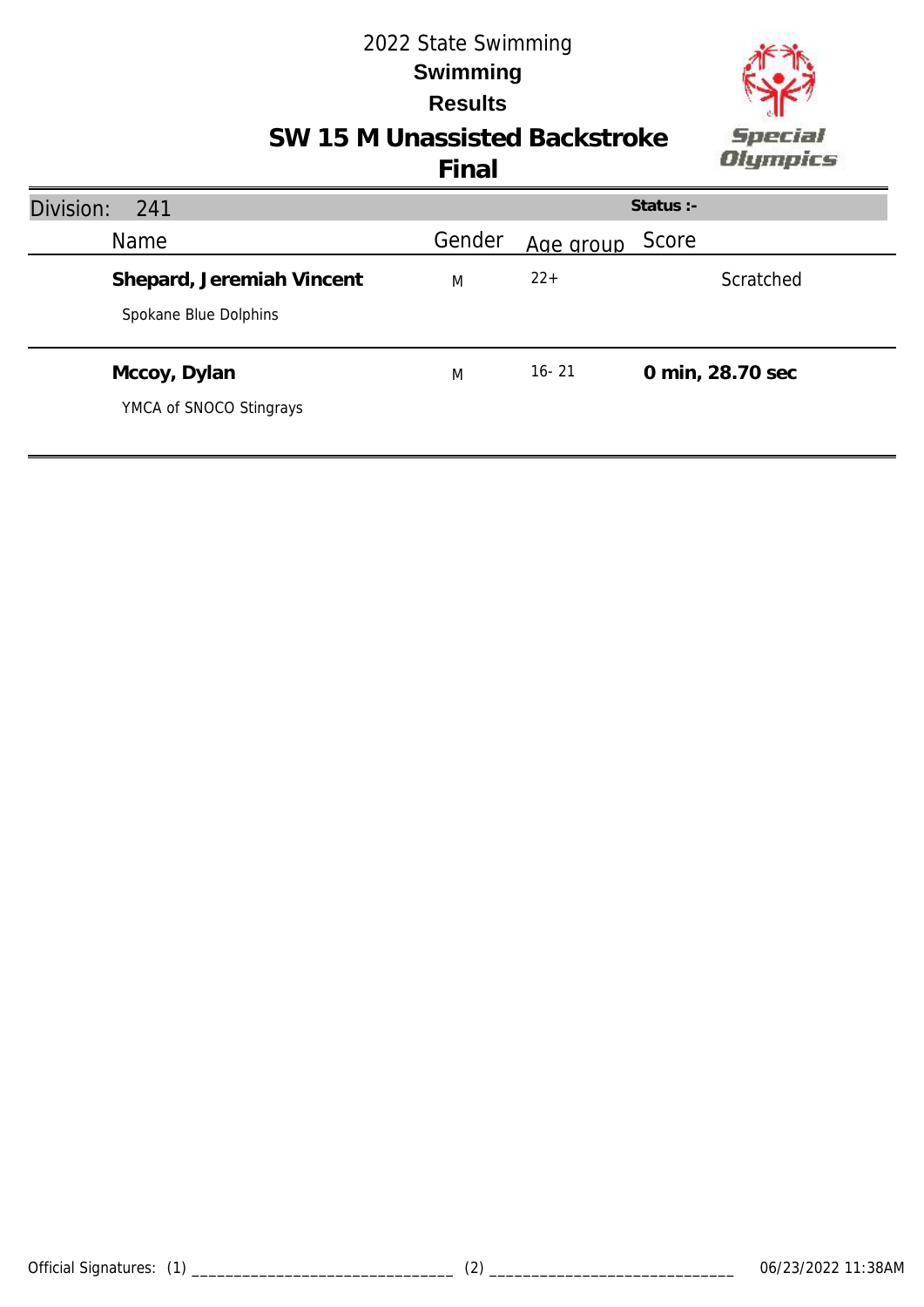

### **SW 15 M Unassisted Backstroke**

| Division:<br>242                |        |           | Status :-        |
|---------------------------------|--------|-----------|------------------|
| Name                            | Gender | Age group | Score            |
| Guo, Ethan V.                   | M      | $16 - 21$ | Scratched        |
| Samena Splashers                |        |           |                  |
| Bray, Marvin                    | M      | $22+$     | 0 min, 42.44 sec |
| Gig Harbor                      |        |           |                  |
| Laberge, Wallace Garrett Boller | M      | $22+$     | 0 min, 48.50 sec |
| Samena Splashers                |        |           |                  |
|                                 |        |           |                  |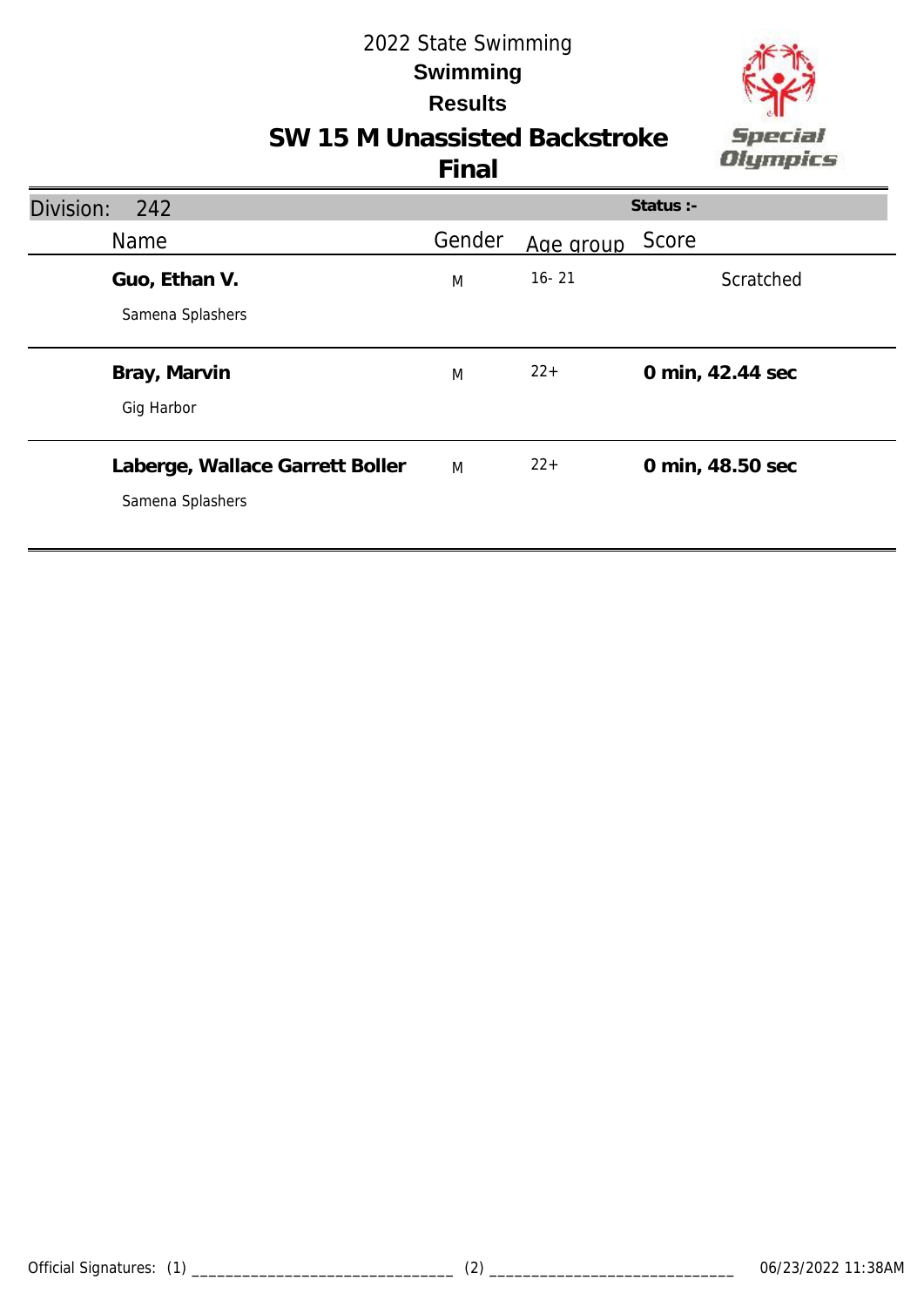

# **SW 15 M Unassisted Swim**

| Division:<br>220                                              |        |           | Status :-        |
|---------------------------------------------------------------|--------|-----------|------------------|
| <b>Name</b>                                                   | Gender | Age group | Score            |
| Diglio, Haley Marie<br>Samena Splashers                       | F      | $8 - 15$  | Scratched        |
| Zimpfer, Erin Reese<br>Bellingham Independents - Speed Sharks | F      | $8 - 15$  | 0 min, 26.20 sec |
| Angelos, Aleana Gracie<br>YMCA of SNOCO Stingrays             | F      | $8 - 15$  | 0 min, 30.25 sec |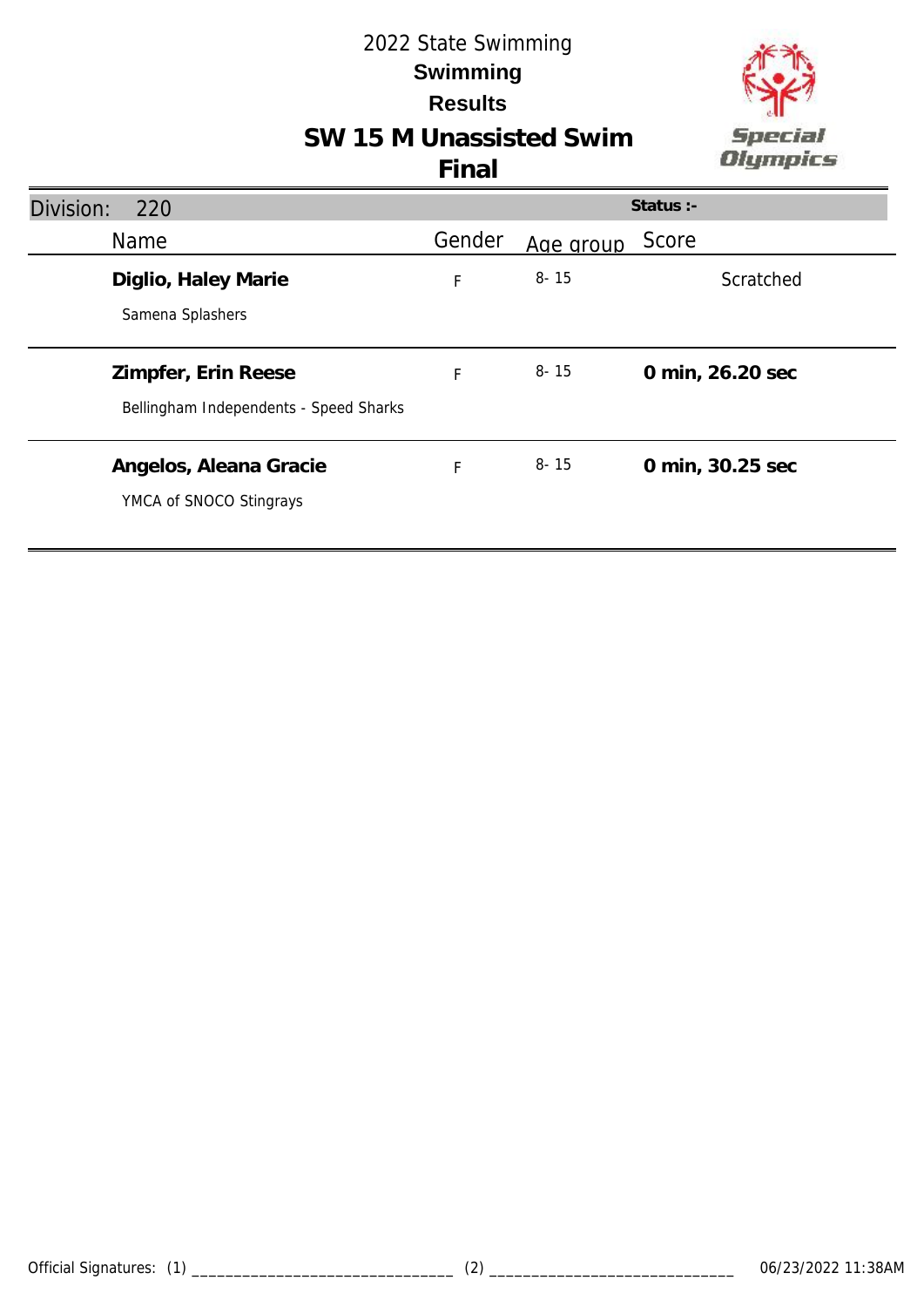

# **SW 15 M Unassisted Swim**

| Division:<br>221                                       |        |           | Status :-        |
|--------------------------------------------------------|--------|-----------|------------------|
| Name                                                   | Gender | Age group | Score            |
| Tilford, Mckinley Ann<br>Lake Stevens Stingrays        | F      | $8 - 15$  | 0 min, 27.05 sec |
| Poole, Laloo<br>Bellingham Independents - Speed Sharks | F      | $8 - 15$  | 0 min, 30.55 sec |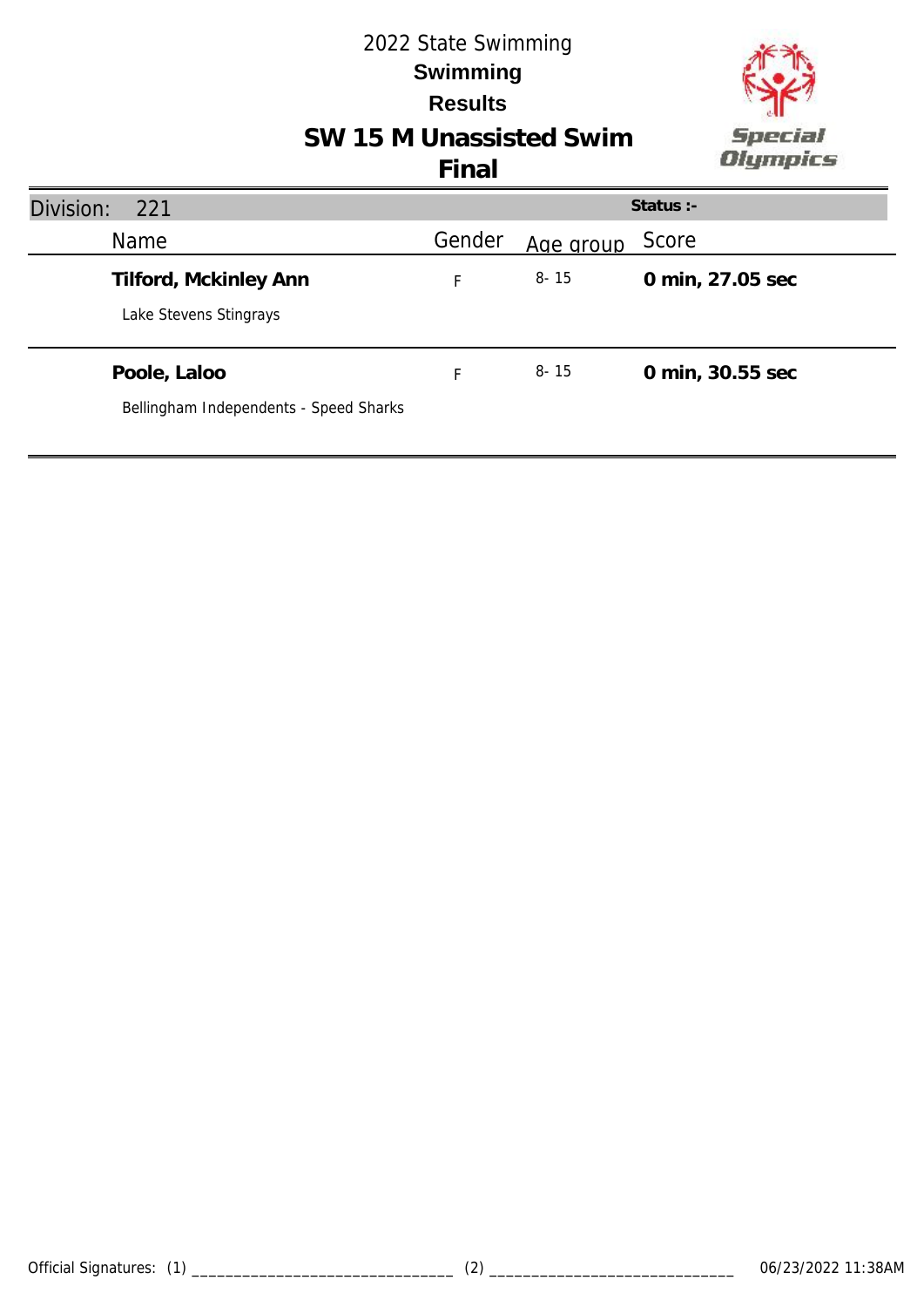

# **SW 15 M Unassisted Swim**

| Division:<br>222                                   |        |           | Status $:$ -     |
|----------------------------------------------------|--------|-----------|------------------|
| Name                                               | Gender | Age group | Score            |
| Bainbridge, Lulu Jia Lu<br>YMCA of SNOCO Stingrays | F      | $16 - 21$ | 0 min, 23.65 sec |
| Benjamin, Ann Isabel<br>YMCA of SNOCO Stingrays    |        | $16 - 21$ | 0 min, 32.40 sec |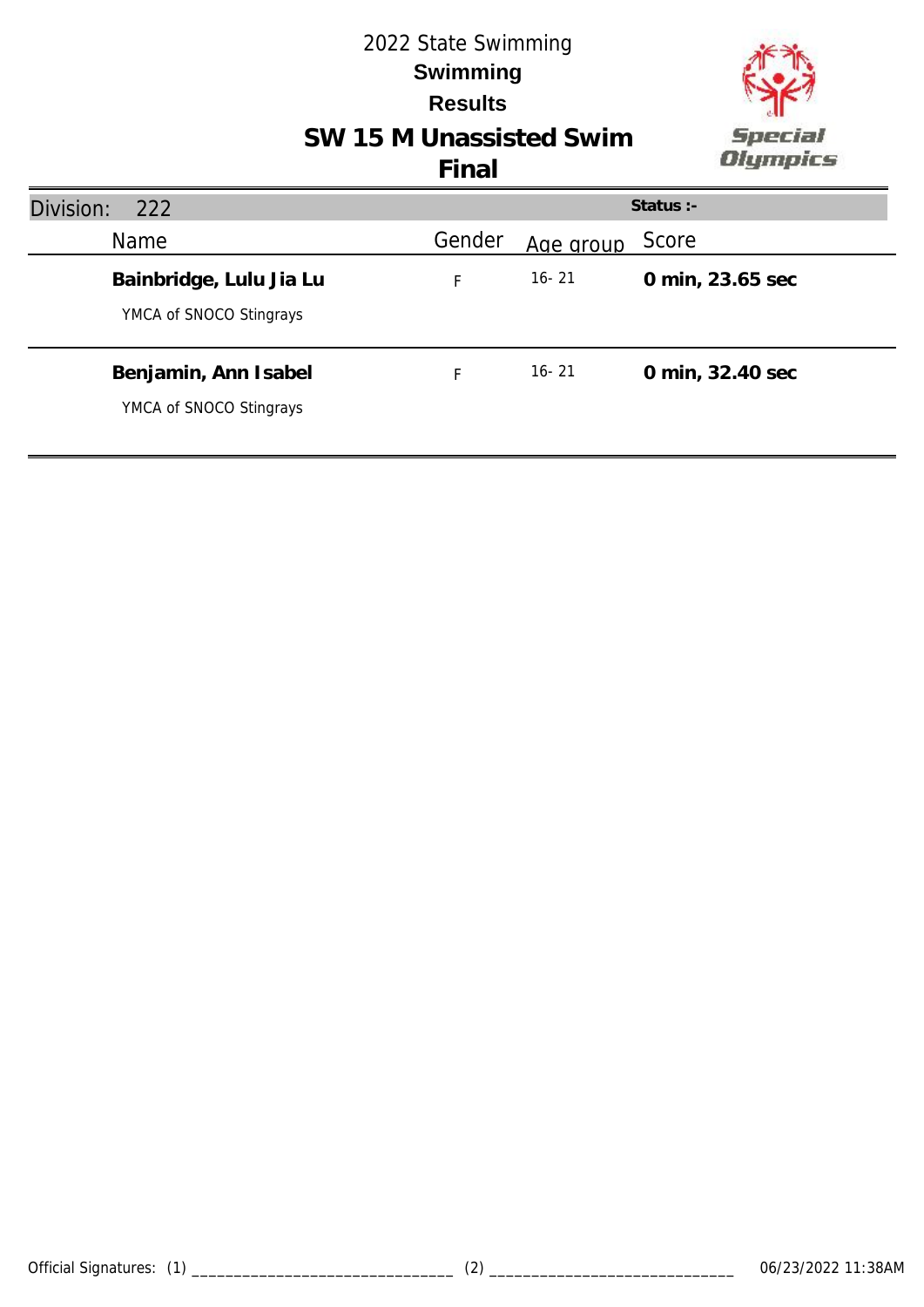

# **SW 15 M Unassisted Swim**

| Division:<br>223                               | Status :- |           |                  |
|------------------------------------------------|-----------|-----------|------------------|
| <b>Name</b>                                    | Gender    | Age group | Score            |
| Milam, Lauren Elizabeth<br>Clark County        | F         | $22+$     | 0 min, 18.10 sec |
| Kettenmann, Nora Lee<br>Federal Way Thunder    | F         | $22+$     | 0 min, 19.46 sec |
| Mulvey, Sarah Joanne<br>Lake Stevens Stingrays | F         | $22+$     | 0 min, 29.64 sec |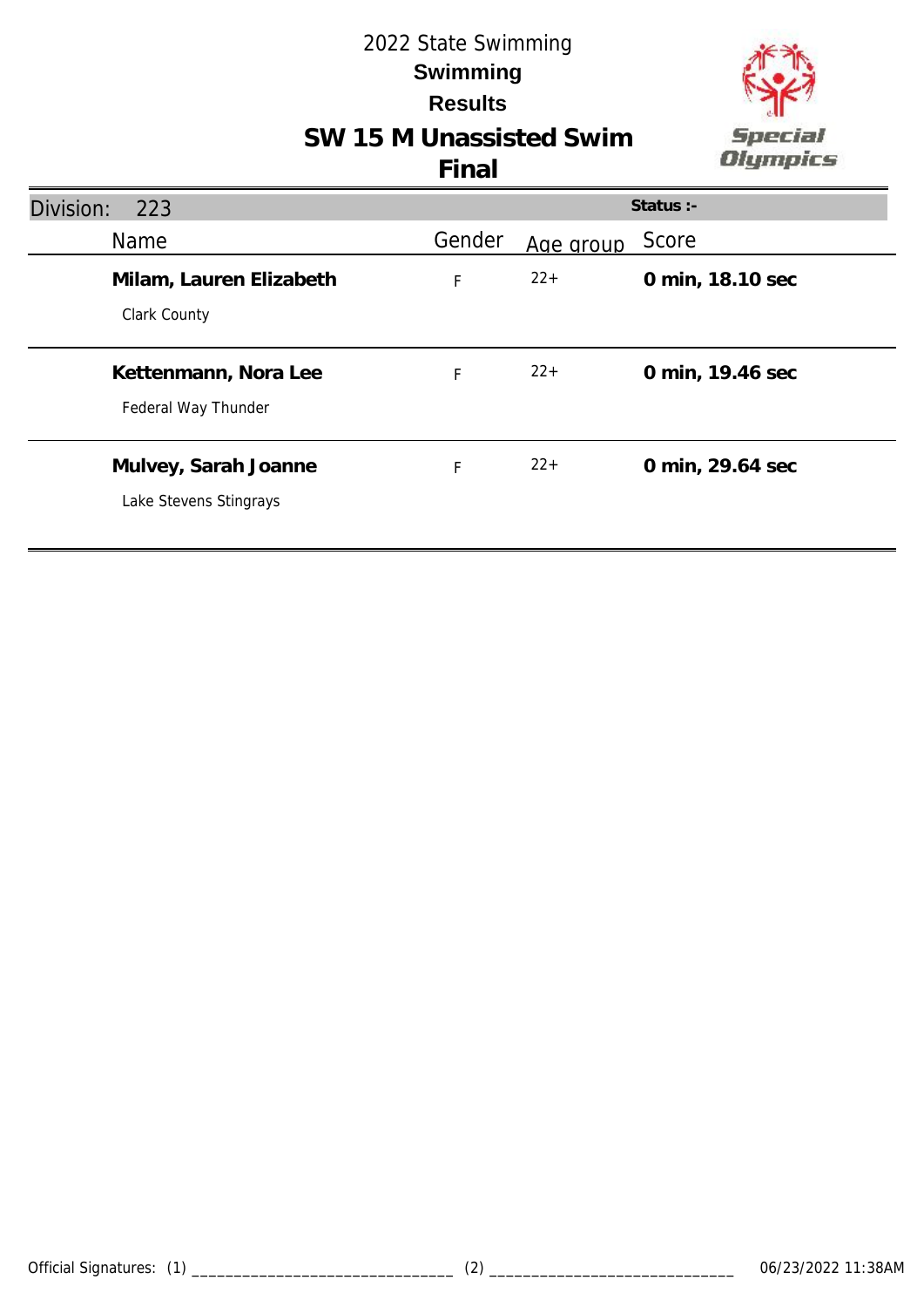

# **SW 15 M Unassisted Swim**

| Status :-<br>Division:<br>224 |        |           |                  |
|-------------------------------|--------|-----------|------------------|
| Name                          | Gender | Age group | Score            |
| Ciaciach, Molly               | F      | $22+$     | Scratched        |
| Gig Harbor                    |        |           |                  |
| Tran, Mymy                    | F      | $22+$     | Scratched        |
| Federal Way Thunder           |        |           |                  |
| Sweeney, Stacy                | F      | $22+$     | 0 min, 23.80 sec |
| Gig Harbor                    |        |           |                  |
| Mcmullen, Rebecca Marie       | F      | $22+$     | 0 min, 43.15 sec |
| Twin Rivers Sturgeons         |        |           |                  |
|                               |        |           |                  |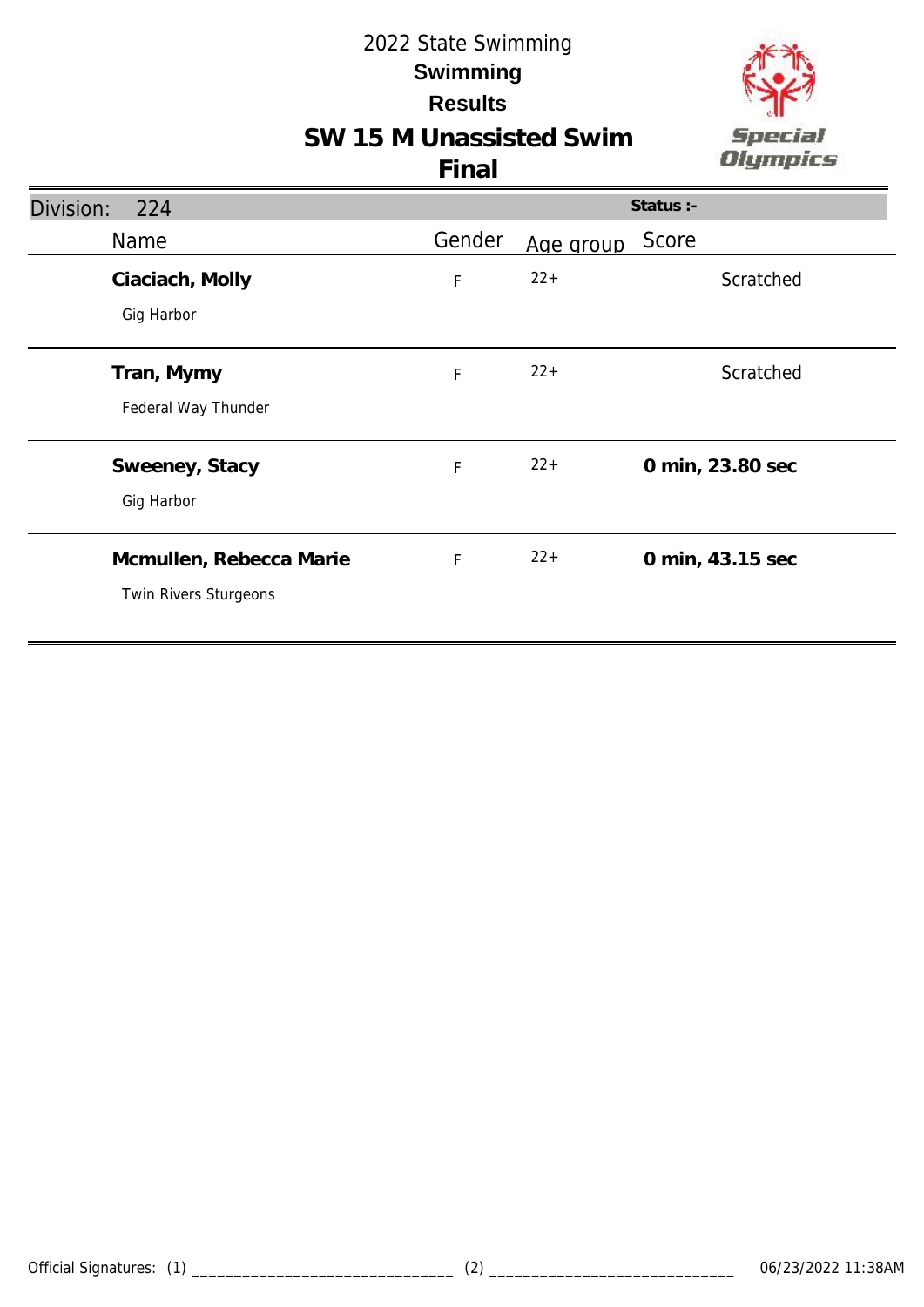

# **SW 15 M Unassisted Swim**

| Division:<br>225                                  |        |           | Status :-        |
|---------------------------------------------------|--------|-----------|------------------|
| <b>Name</b>                                       | Gender | Age group | Score            |
| Gunde, Jayadeep<br>Samena Splashers               | M      | $8 - 15$  | Scratched        |
| Alderman, Tiberias Roy<br>YMCA of SNOCO Stingrays | M      | $8 - 15$  | 0 min, 15.70 sec |
| Goddard, Luke<br>Gig Harbor                       | M      | $8 - 15$  | 0 min, 21.45 sec |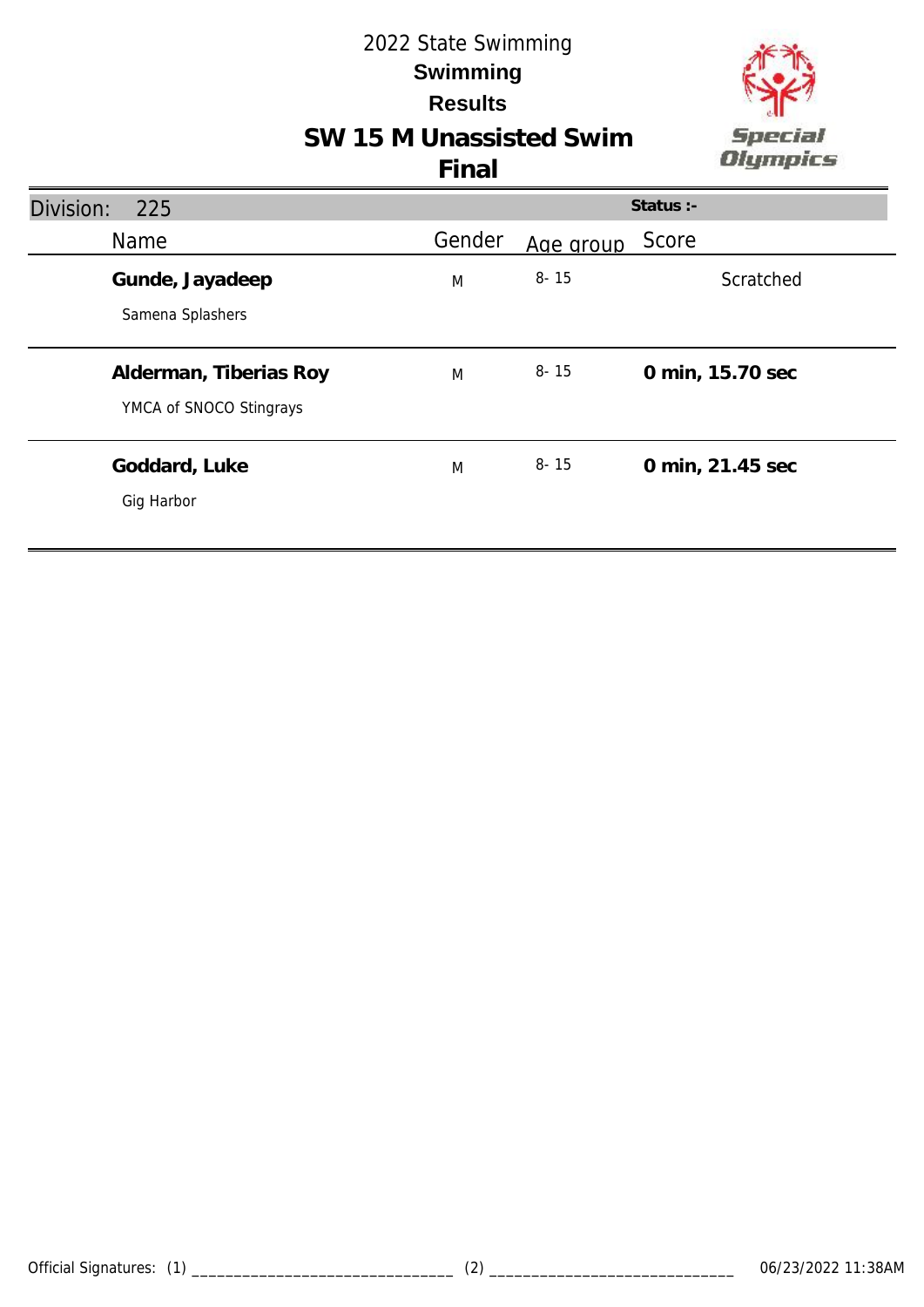

# **SW 15 M Unassisted Swim**

| Division:<br>226                                             | Status :- |           |                  |
|--------------------------------------------------------------|-----------|-----------|------------------|
| Name                                                         | Gender    | Age group | Score            |
| Mezil, Achille Arthur<br>Samena Splashers                    | M         | $8 - 15$  | Scratched        |
| Gamad, Liam<br>Gig Harbor                                    | M         | $8 - 15$  | 0 min, 24.15 sec |
| Lopez Hernandez, Carlos Daniel<br><b>Tri-Cities Swimming</b> | M         | $8 - 15$  | 0 min, 26.84 sec |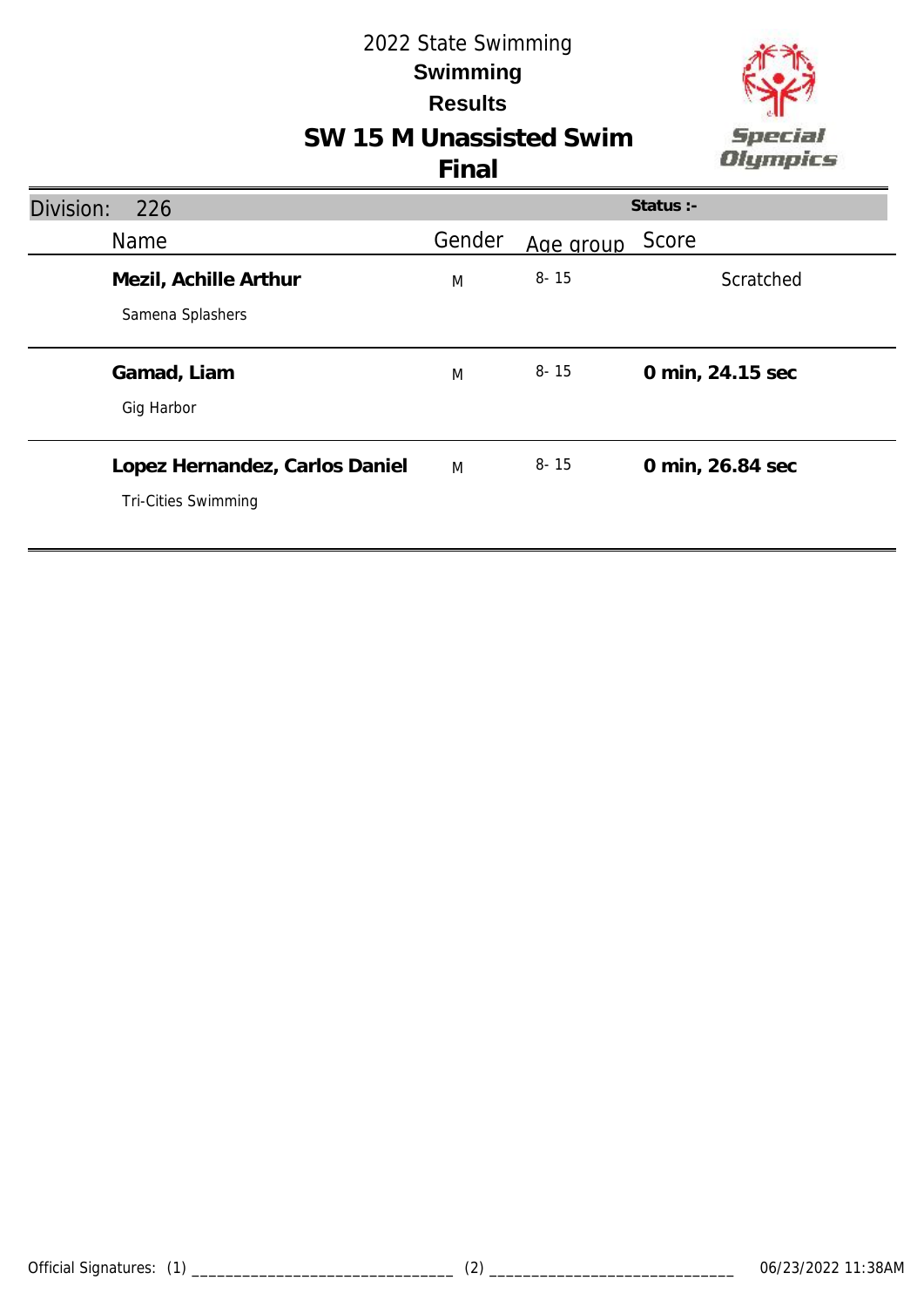

# **SW 15 M Unassisted Swim**

| Division:<br>227                            | Status :- |           |                  |
|---------------------------------------------|-----------|-----------|------------------|
| Name                                        | Gender    | Age group | Score            |
| Guo, Ethan V.<br>Samena Splashers           | M         | $16 - 21$ | Scratched        |
| Mccoy, Dylan<br>YMCA of SNOCO Stingrays     | M         | $16 - 21$ | 0 min, 20.10 sec |
| Jones, Bandon<br><b>Tri-Cities Swimming</b> | M         | $16 - 21$ | 0 min, 29.95 sec |
| Kennedy, Carson<br>Longview Kelso           | M         | $16 - 21$ | 0 min, 34.30 sec |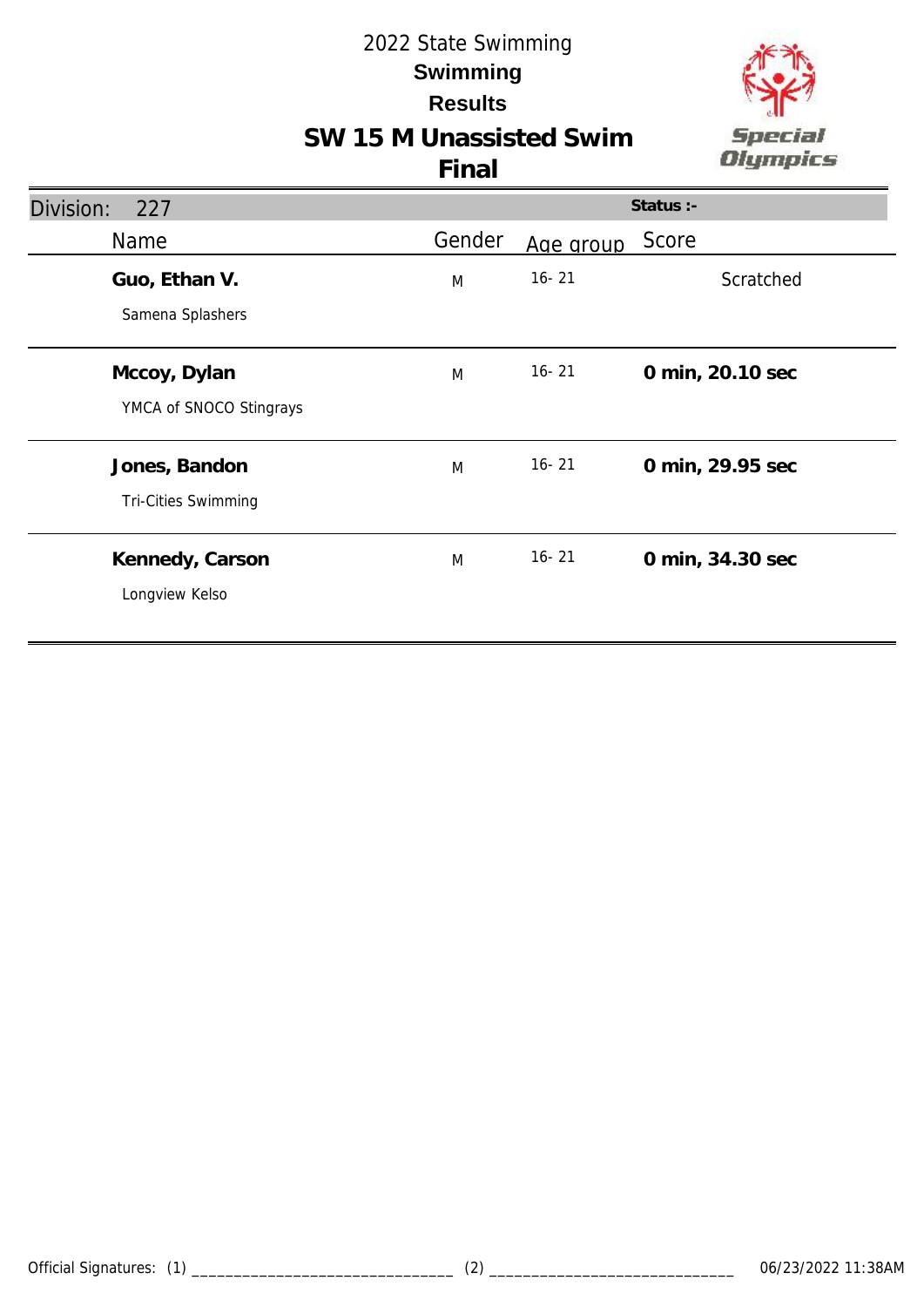

## **SW 15 M Unassisted Swim**

| Division:<br>228                                               | Status :- |           |                  |
|----------------------------------------------------------------|-----------|-----------|------------------|
| Name                                                           | Gender    | Age group | Score            |
| Rutter, Kevin George<br>Bellingham Independents - Speed Sharks | M         | $22+$     | 0 min, 24.15 sec |
| Laberge, Wallace Garrett Boller<br>Samena Splashers            | M         | $22+$     | 0 min, 25.90 sec |
| Bray, Marvin<br>Gig Harbor                                     | M         | $22+$     | 0 min, 28.07 sec |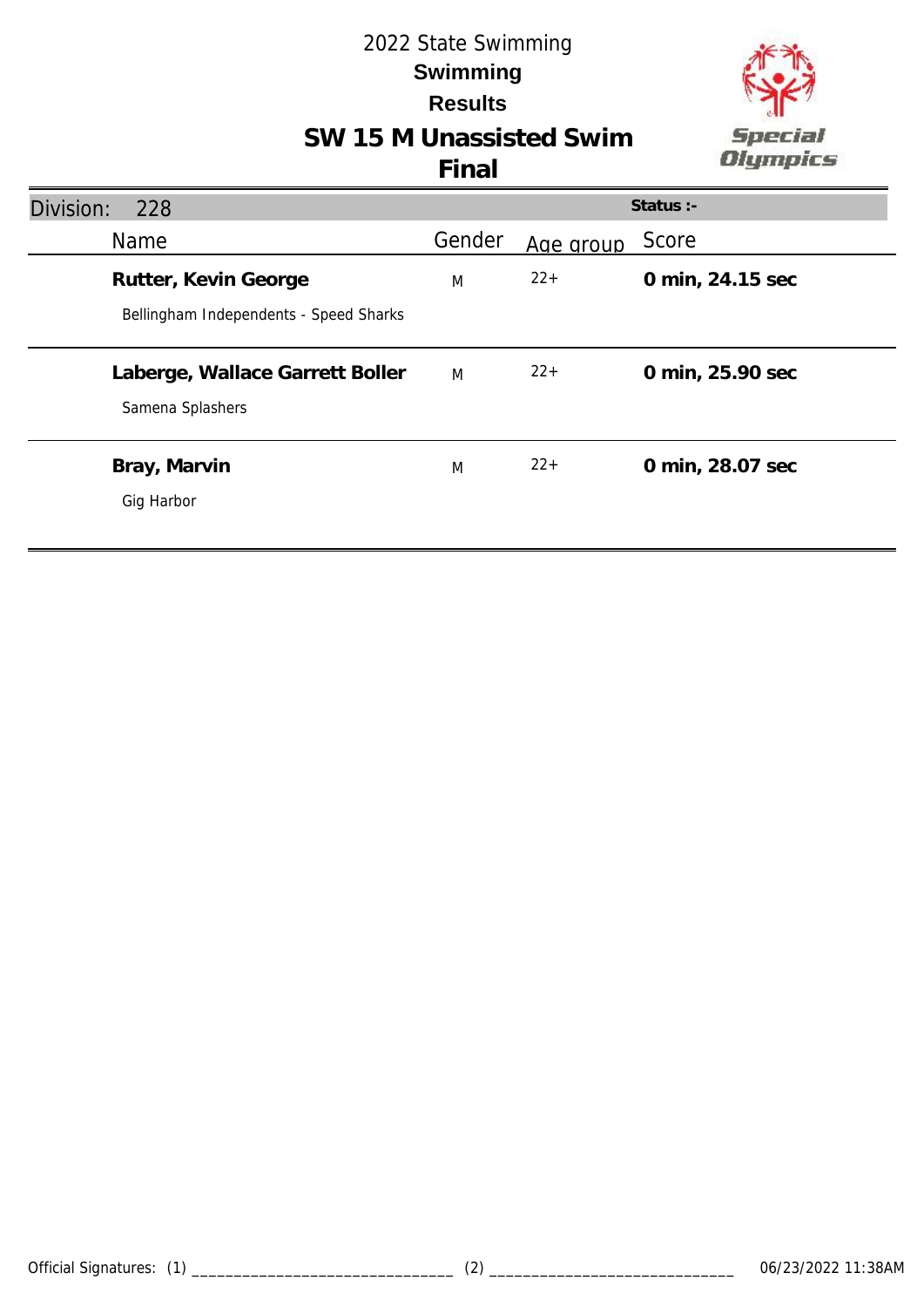# **SW 15 M Walk** 2022 State Swimming **Results Swimming Final**



| Division:<br>209                                 |        |           | Status :-        |
|--------------------------------------------------|--------|-----------|------------------|
| <b>Name</b>                                      | Gender | Age group | Score            |
| Smith, Susanna Joy<br>YMCA of SNOCO Stingrays    | F      | $16 - 21$ | Scratched        |
| Reynolds, Oliva Elise<br>YMCA of SNOCO Stingrays | F      | $16 - 21$ | 0 min, 21.60 sec |
| Sriram, Nitya<br>Samena Splashers                | F      | $8 - 15$  | 0 min, 22.60 sec |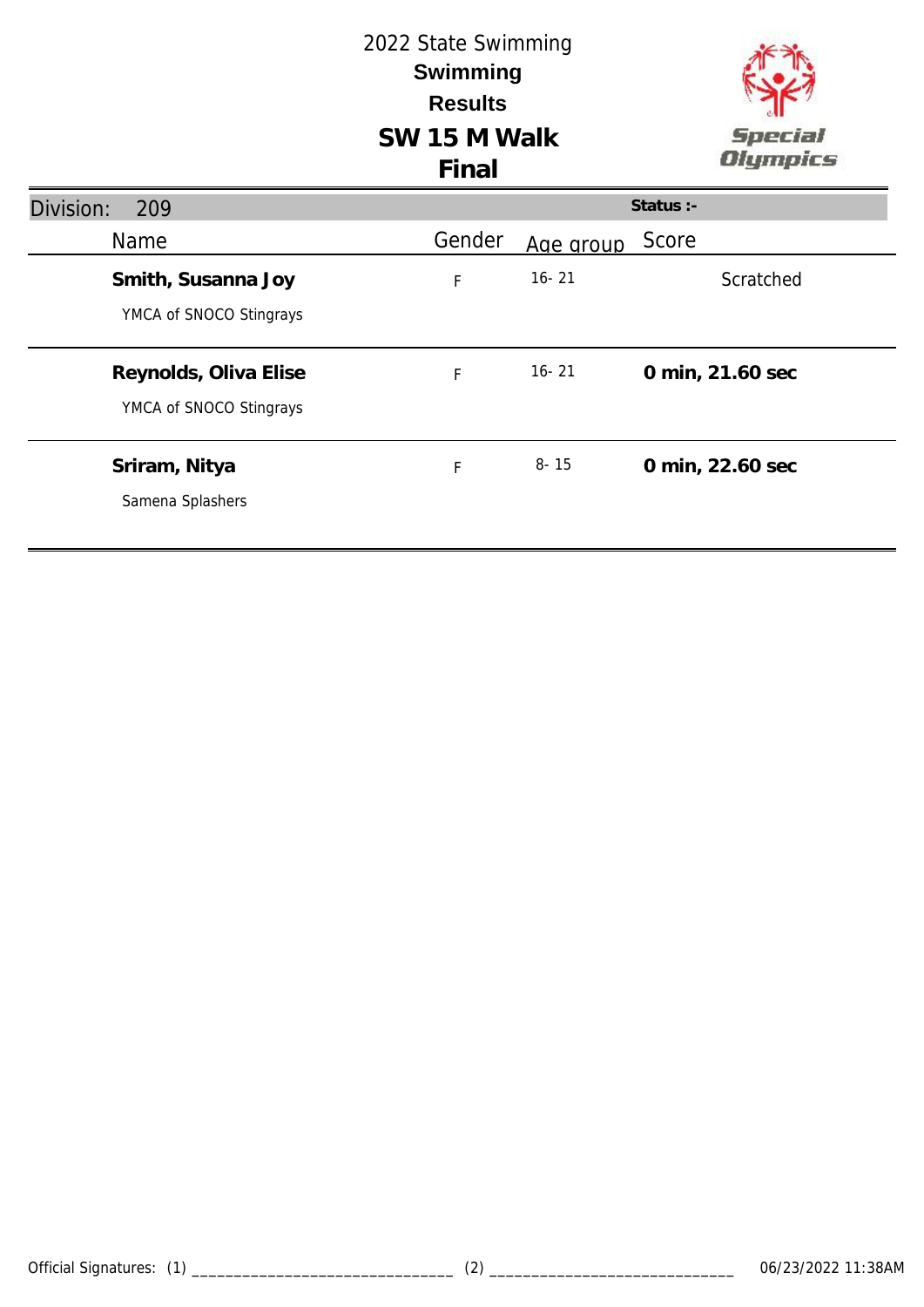# **SW 15 M Walk** 2022 State Swimming **Results Swimming Final**



| Division:<br>210                           |        |           | Status :-        |
|--------------------------------------------|--------|-----------|------------------|
| Name                                       | Gender | Age group | Score            |
| Almo, Melissa Joy<br>Samena Splashers      | F      | $16 - 21$ | 0 min, 31.05 sec |
| Aggarwal, Tanisha<br>Samena Splashers      | F      | $16 - 21$ | 0 min, 34.20 sec |
| Olsen, Haleigh E.<br>Spokane Valley Sharks | F      | 16-21     | 0 min, 39.20 sec |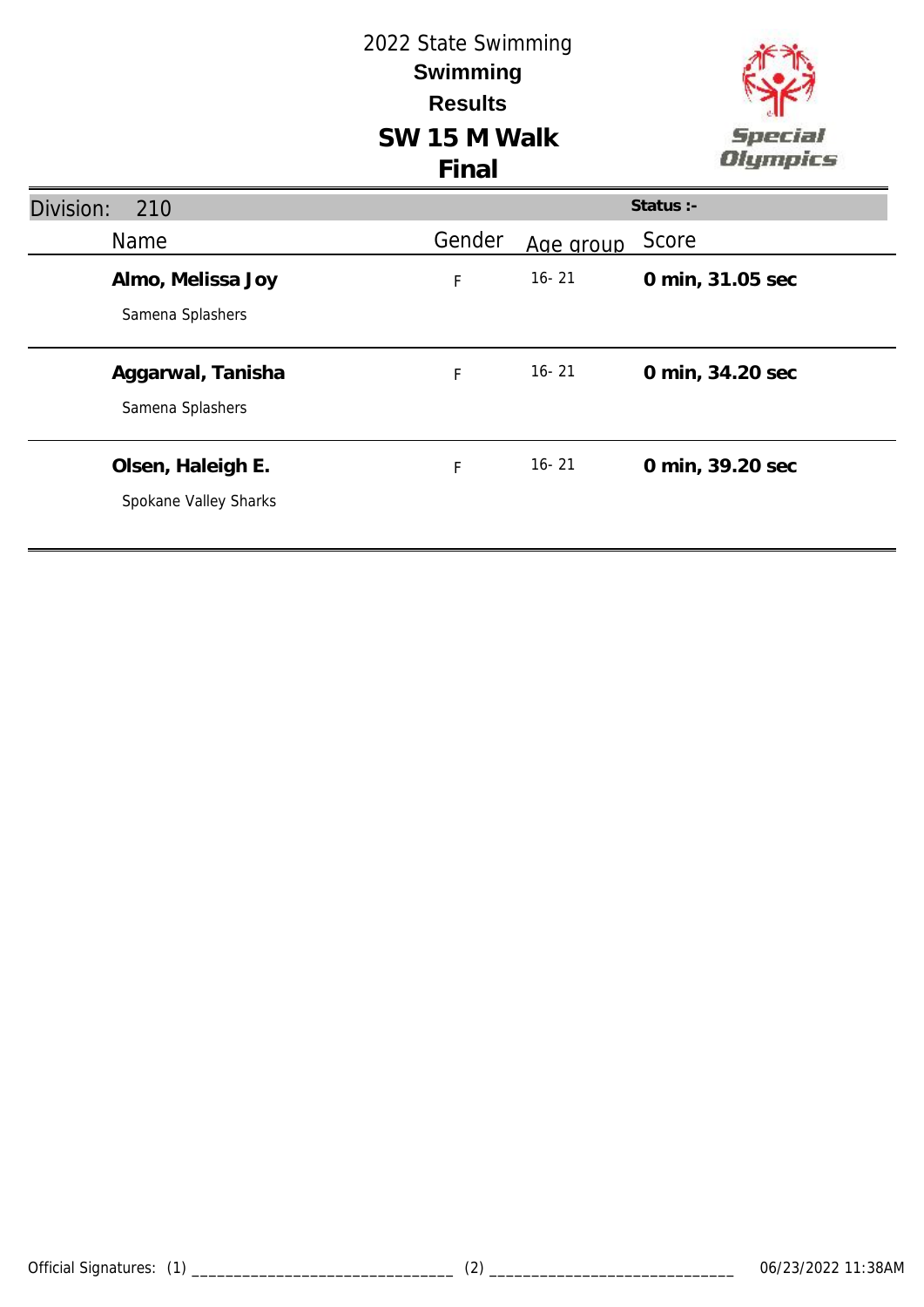

| Division:<br>211                              |             |           | Status :-        |
|-----------------------------------------------|-------------|-----------|------------------|
| Name                                          | Gender      | Age group | Score            |
| Aisenberg, Rebecca<br>Samena Splashers        | $\mathsf F$ | $22+$     | Scratched        |
| Paul, Lindsey Marie<br>Federal Way Thunder    | F           | $22+$     | 0 min, 19.35 sec |
| Fondnazio, Krista<br>YMCA of SNOCO Stingrays  | $\mathsf F$ | $22+$     | 0 min, 19.80 sec |
| Adams, Melissa Ann<br>YMCA of SNOCO Stingrays | $\mathsf F$ | $22+$     | 0 min, 21.10 sec |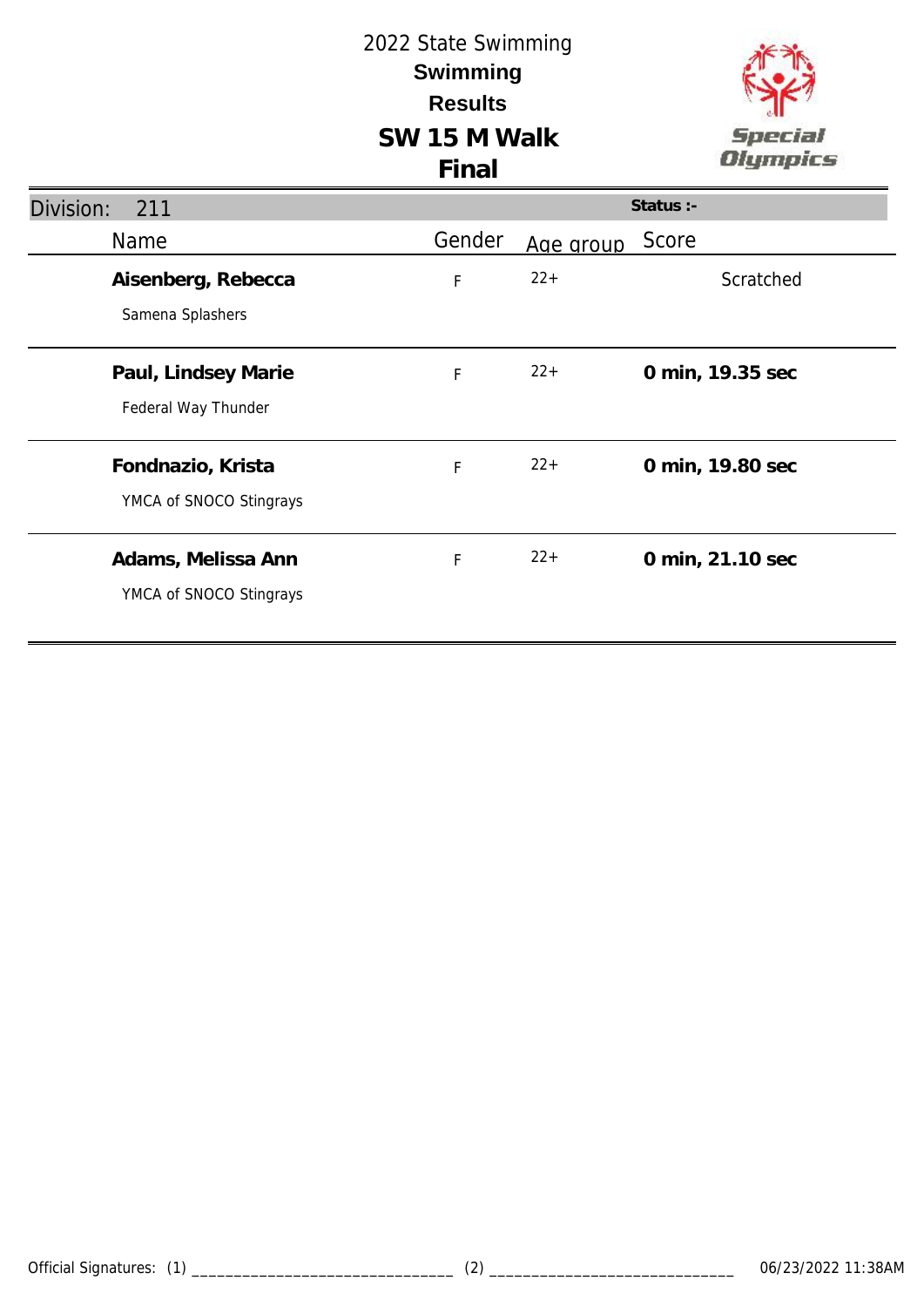



| Division:<br>212                                        |             |           | Status :-        |
|---------------------------------------------------------|-------------|-----------|------------------|
| <b>Name</b>                                             | Gender      | Age group | Score            |
| Truchan, Lisa<br>Bellingham Independents - Speed Sharks | $\mathsf F$ | $22+$     | Scratched        |
| Graham, Ashley<br>Whidbey Island Wild Waves             | F           | $22+$     | 0 min, 26.40 sec |
| Bowers, Kelly Nicole<br>Grays Harbor                    | $\mathsf F$ | $22+$     | 0 min, 26.75 sec |
| Simons, Kimberly Rae<br>Federal Way Thunder             | F           | $22+$     | 0 min, 28.60 sec |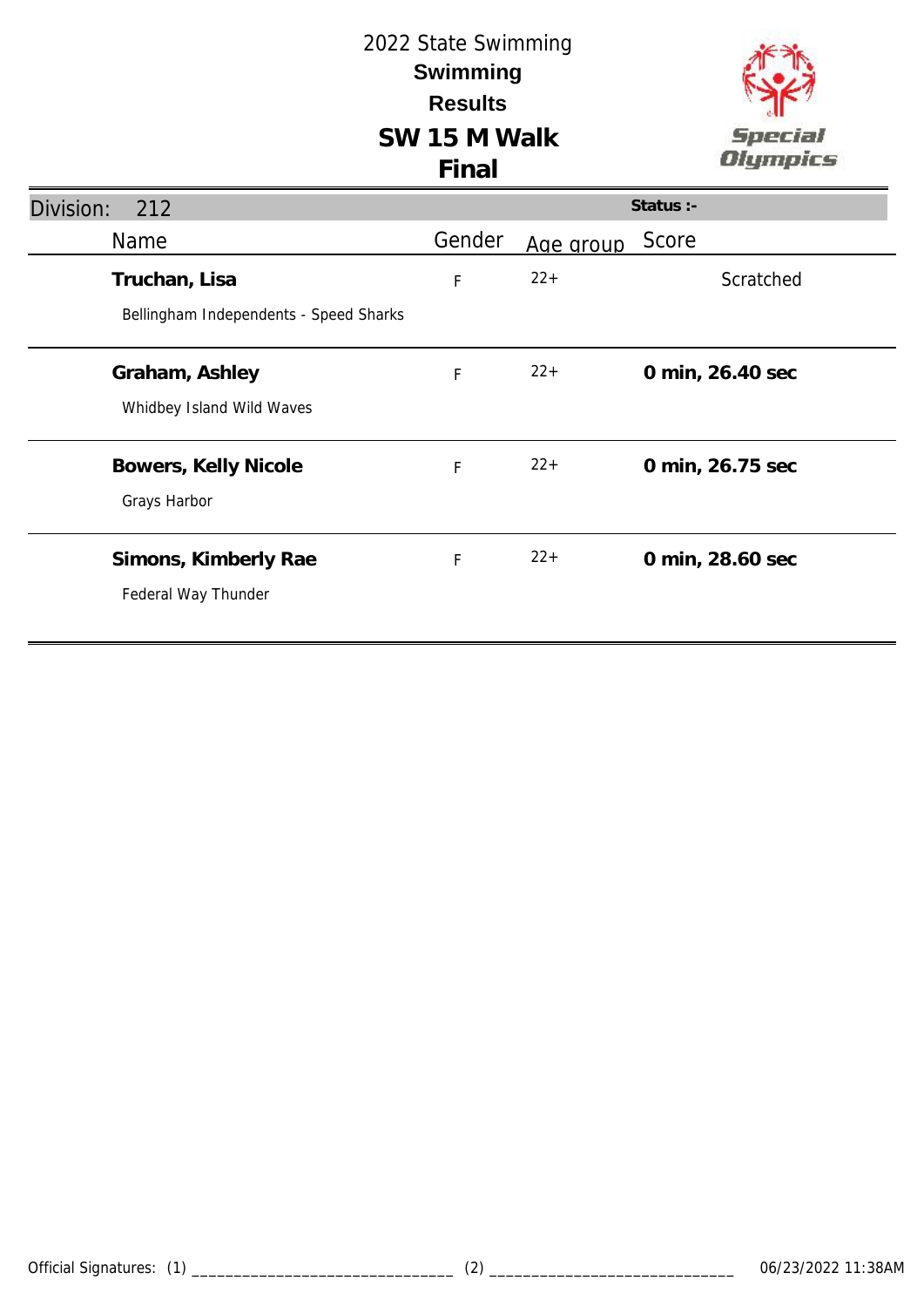

| SW 15 M Walk |
|--------------|
| Final        |

| Division: | 213                                                             | Status :- |           |                  |
|-----------|-----------------------------------------------------------------|-----------|-----------|------------------|
|           | Name                                                            | Gender    | Age group | Score            |
|           | Helbling, Hannah June<br>Twin Rivers Sturgeons                  | F         | $22+$     | Scratched        |
|           | Williams, Jenny Justine<br>Nurturing Waters Therapies Sea Hawks | F         | $22+$     | Scratched        |
|           | Bayne, Misty<br><b>Twin Rivers Sturgeons</b>                    | F         | $22+$     | 0 min, 23.79 sec |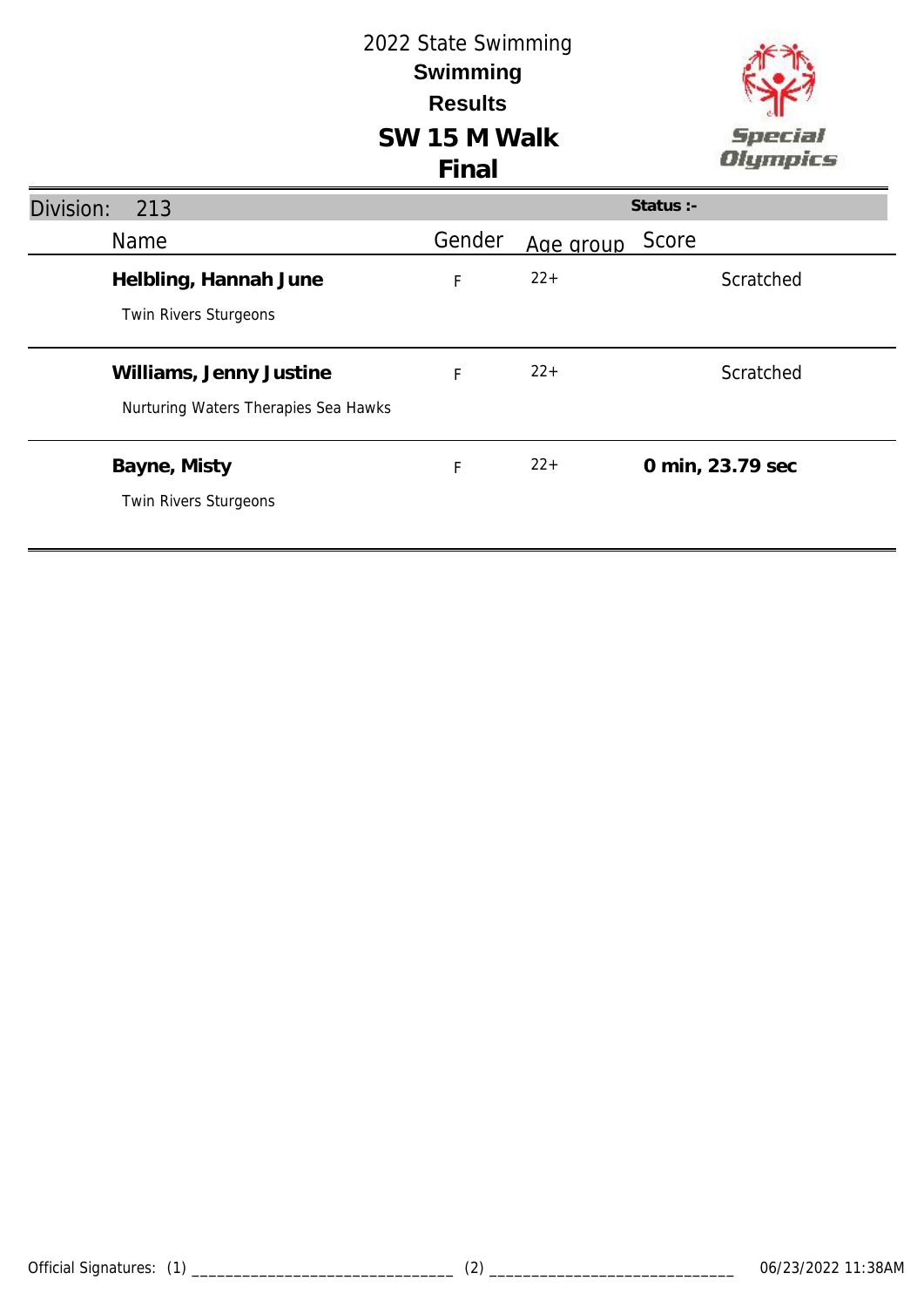# **SW 15 M Walk** 2022 State Swimming **Results Swimming**



| Division:<br>214                                |        |           | Status $:$ -     |
|-------------------------------------------------|--------|-----------|------------------|
| Name                                            | Gender | Age group | Score            |
| Cooper, Drew<br>YMCA of SNOCO Stingrays         | M      | $8 - 15$  | Scratched        |
| Boolen, Noah Ozaki<br>YMCA of SNOCO Stingrays   | M      | $8 - 15$  | 0 min, 25.70 sec |
| Hilgart, Tristan Madriaga<br><b>JBLM Tigers</b> | M      | $8 - 15$  | 0 min, 31.84 sec |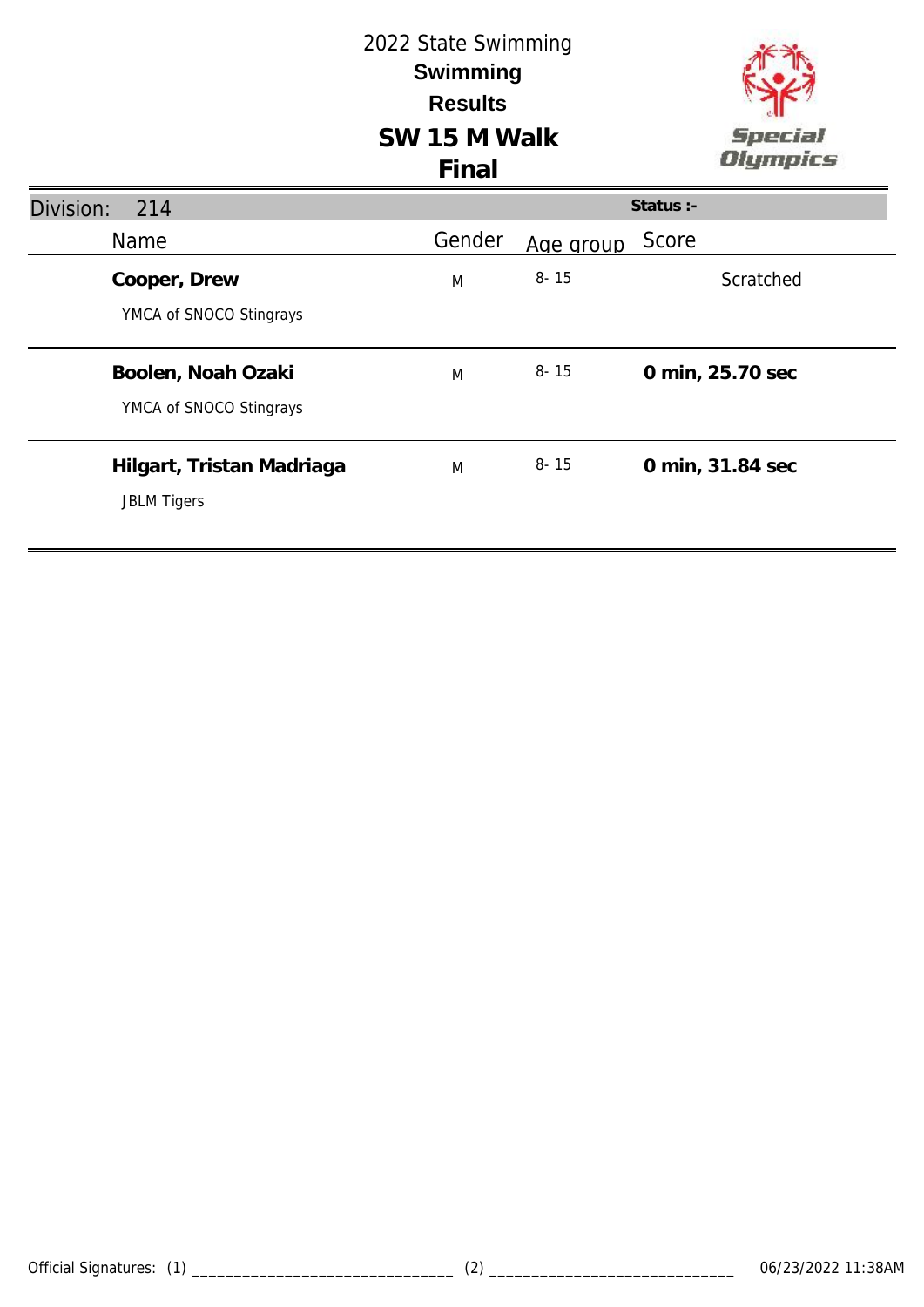

| Division:<br>215                      |        |           | Status $:$ -     |
|---------------------------------------|--------|-----------|------------------|
| Name                                  | Gender | Age group | Score            |
| Goddard, Abraham Robert<br>Gig Harbor | M      | $8 - 15$  | Scratched        |
| Romero, Luis Angel<br>Lewis County    | M      | $8 - 15$  | 0 min, 44.50 sec |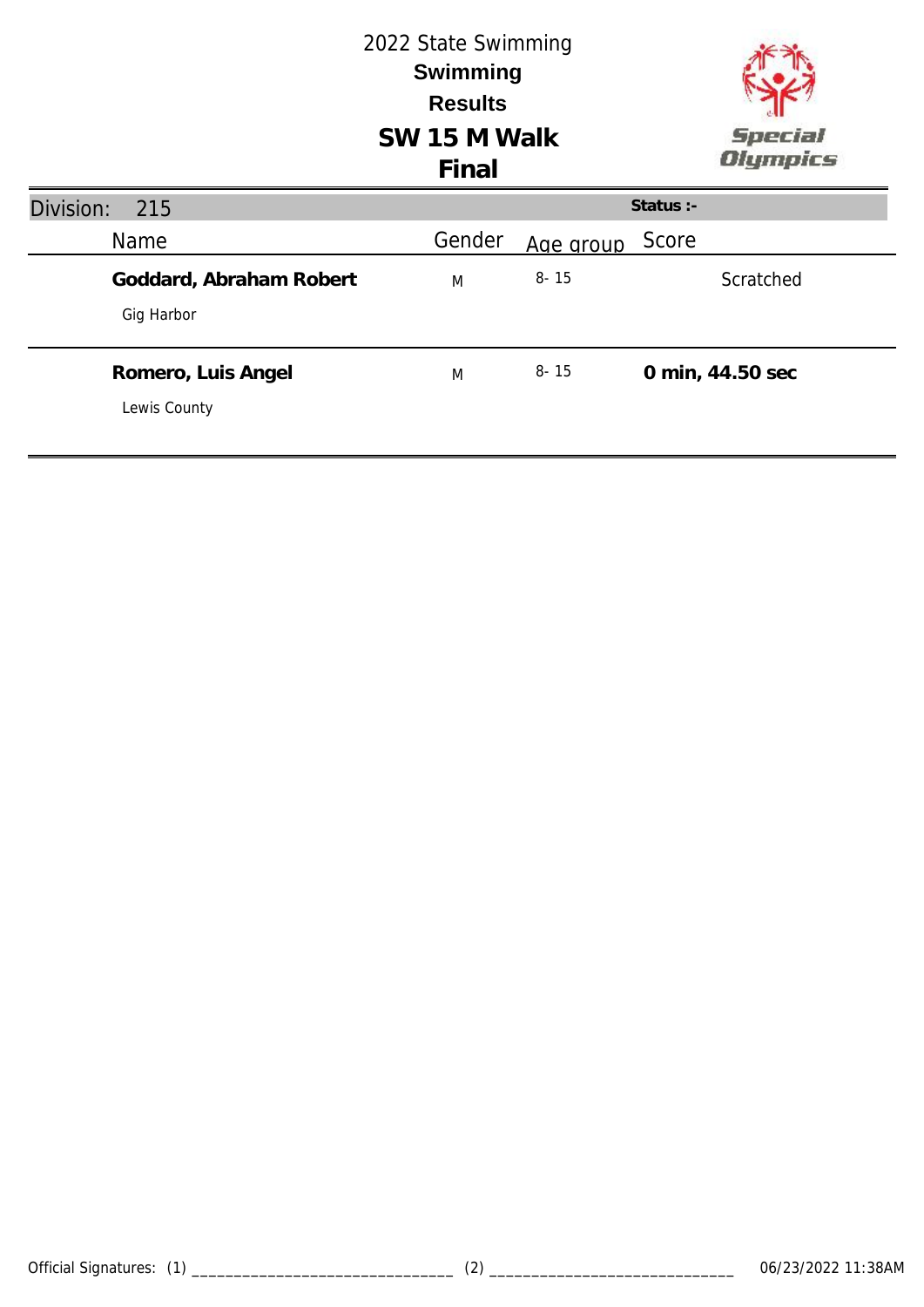

| Division:<br>216                                          |        |           | Status :-        |
|-----------------------------------------------------------|--------|-----------|------------------|
| <b>Name</b>                                               | Gender | Age group | Score            |
| Diaz, Dominic Anastocio<br>Samena Splashers               | M      | $16 - 21$ | Scratched        |
| Skinner, Nathan<br>Bellingham Independents - Speed Sharks | M      | $16 - 21$ | Scratched        |
| Buhler, Jackson<br>Wenatchee Wavemakers                   | M      | $16 - 21$ | 0 min, 23.30 sec |
| Kaufer, Stone Ronan<br>YMCA of SNOCO Stingrays            | M      | $16 - 21$ | 0 min, 25.00 sec |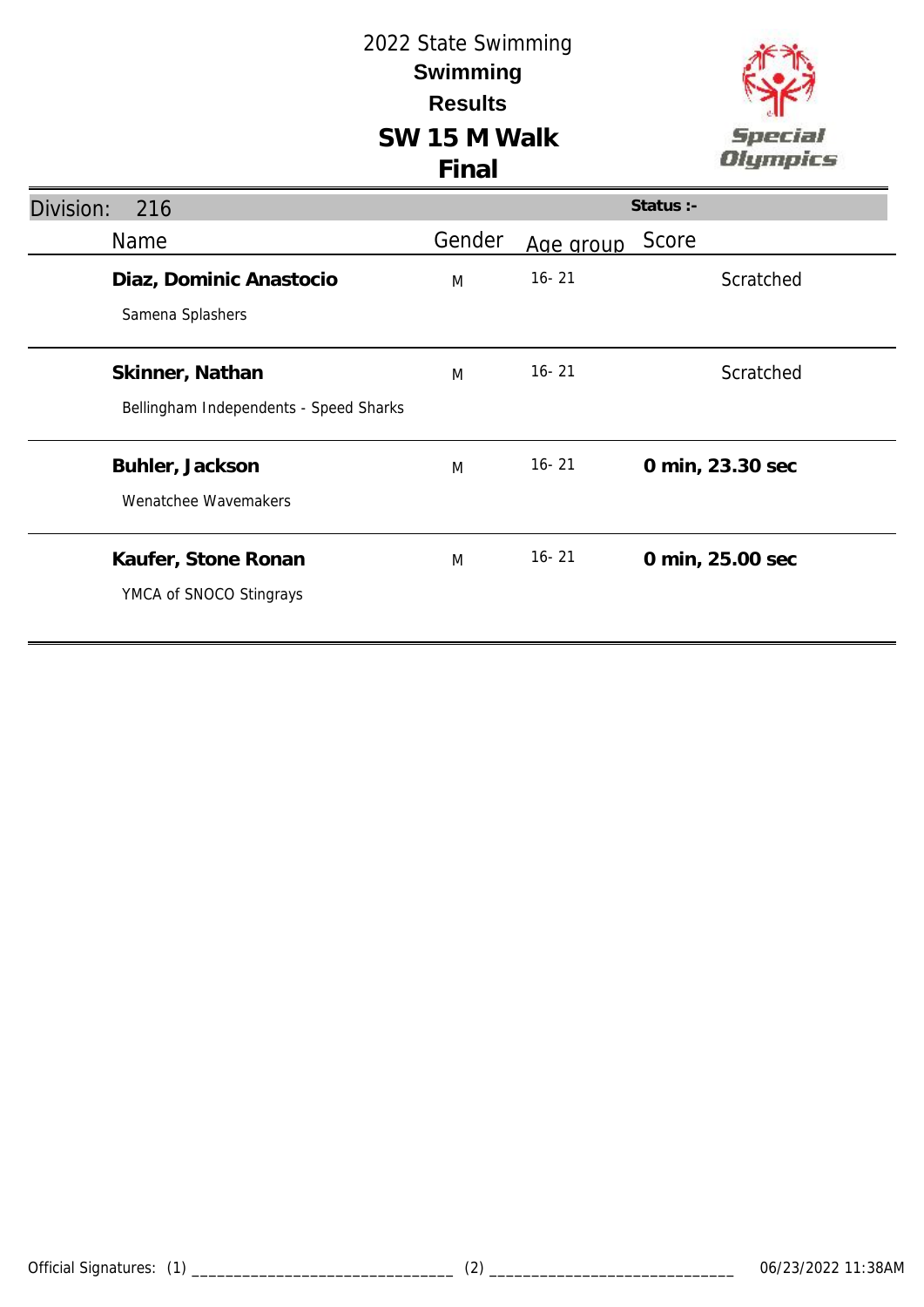

| Division:<br>217                                       |        |           | Status :-        |
|--------------------------------------------------------|--------|-----------|------------------|
| Name                                                   | Gender | Age group | Score            |
| Sutalo-Powell, Salmonious<br>Whidbey Island Wild Waves | M      | $22+$     | 0 min, 12.60 sec |
| Williams, Chad Richard<br>Grays Harbor                 | M      | $22+$     | 0 min, 14.10 sec |
| Strader, Christopher<br>Whidbey Island Wild Waves      | M      | $22+$     | 0 min, 17.90 sec |
| Nelson, Mike Sean<br>Lewis County                      | M      | $22+$     | 0 min, 19.00 sec |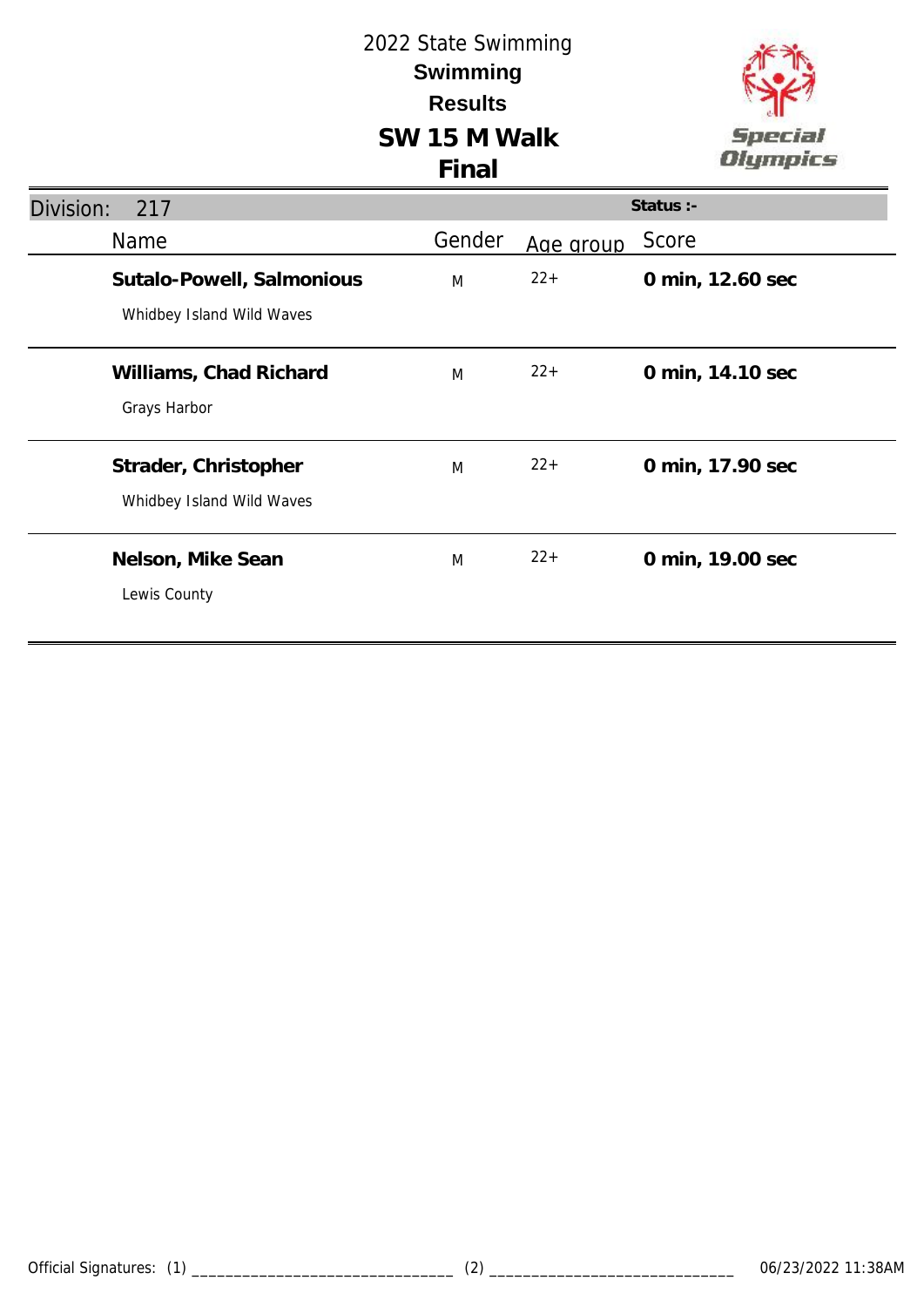

| Division:<br>218                                               |        |           | Status :-        |
|----------------------------------------------------------------|--------|-----------|------------------|
| Name                                                           | Gender | Age group | Score            |
| Johnson, Joshua John<br>Bellingham Independents - Speed Sharks | M      | $22 +$    | Scratched        |
| Shepard, Jeremiah Vincent<br>Spokane Blue Dolphins             | M      | $22 +$    | Scratched        |
| Soth, Sotarith<br>Federal Way Thunder                          | M      | $22+$     | Scratched        |
| Engen, David Michael<br>Samena Splashers                       | M      | $22+$     | 0 min, 27.68 sec |